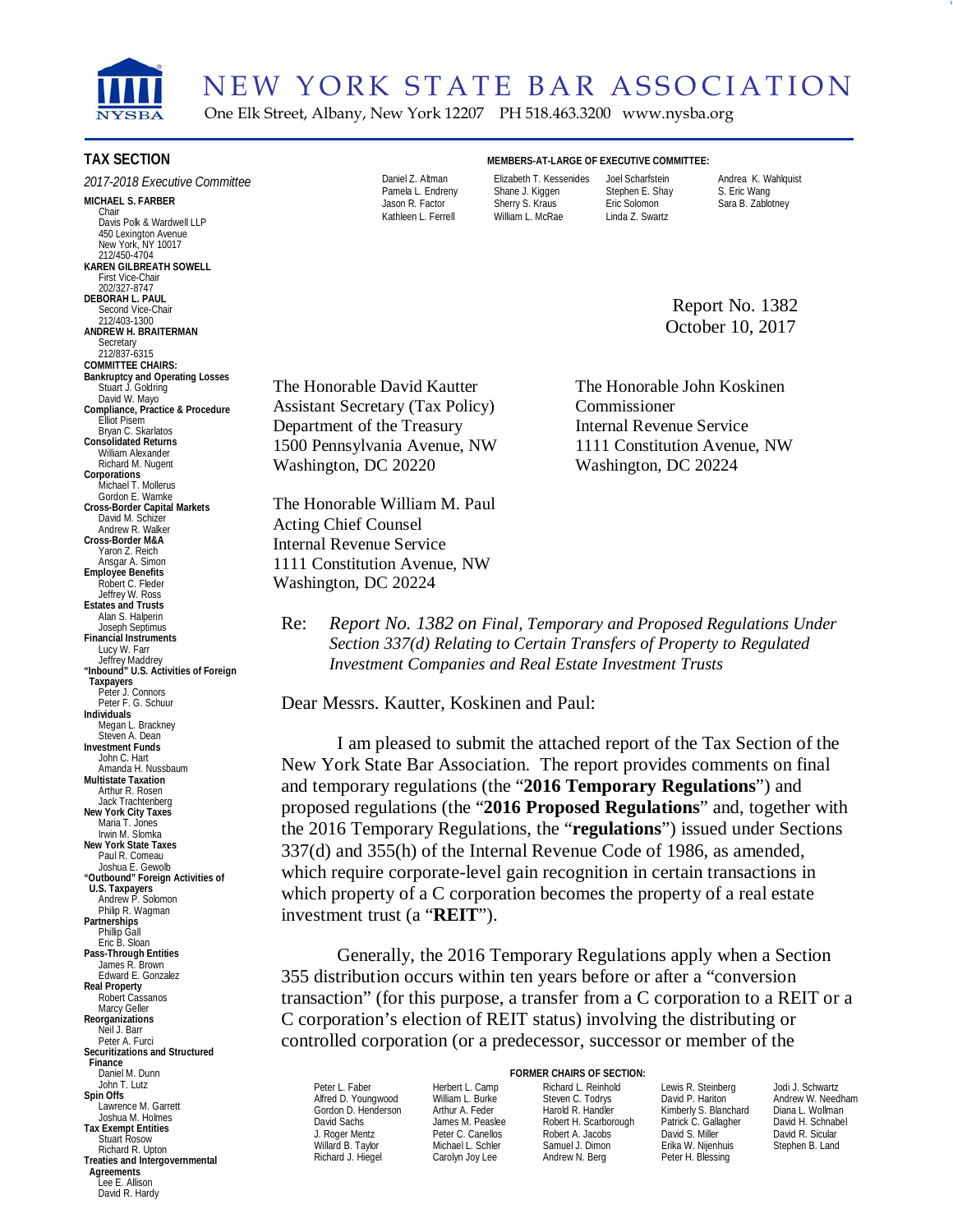separate affiliated group ("**SAG**") of the distributing or controlled corporation). Where the Section 355 distribution precedes the "conversion transaction," the 2016 Temporary Regulations generally treat the corporation transferring property to the REIT as making a "deemed sale election" and recognizing all built-in gain in the transferred assets. Where the conversion transaction precedes the Section 355 distribution, the 2016 Temporary Regulations generally require the REIT, in the year of the distribution, to recognize the remaining built-in gain in its assets attributable to the period when the assets were held by a C corporation (gain the recognition of which would otherwise be deferred, subject to the requirements of Section 1374).

In our view, the regulations in general appropriately focus on restricting transactions that achieve results similar to transactions barred by the Protecting Americans from Tax Hikes Act of 2015 (the "**PATH Act**"), chiefly the merger of a distributing or controlled corporation (or a SAG member of either) with and into a REIT acquiror, which has an effect similar to that of a REIT election by the corporation (which is barred in many circumstances by the PATH Act). However, as discussed in detail in the attached report, and as echoed in the Treasury Department's October 2, 2017 report on identifying and reducing tax regulatory burdens, we believe that the 2016 Temporary Regulations require excessive corporate-level gain recognition in some situations. We recommend an alternative approach that we believe would address this concern and also suggest certain other minor amendments to the regulations.

Below is a brief summary of our principal comments:

- A. In the case of a conversion transaction involving a REIT occurring within ten years after a Section 355 distribution, the 2016 Temporary Regulations should be modified to require corporate-level gain recognition solely with respect to built-in gain existing at the time of the distribution and with respect to assets held at the time of the distribution (and possibly "successor assets").
- B. The 2016 Temporary Regulations should not apply to certain wholly internal Section 355 distributions subsequent to which the ultimate parent of the distributing and controlled corporations elects REIT status.
- C. The definitions of "predecessors" and "successors" in Temporary Regulation Section  $1.337(d)$ -7T(f)(2) should be clarified.
- D. The exception in Temporary Regulation Section 1.337(d)-7T(f)(3)(i) (for Section 355 distributions in which the distributing and controlled corporations are REITs immediately after the distribution and remain REITs for two years thereafter) should be amended to match the exception codified in Section 355(h)(2)(A) (which requires only that the distributing and controlled corporations are REITs immediately after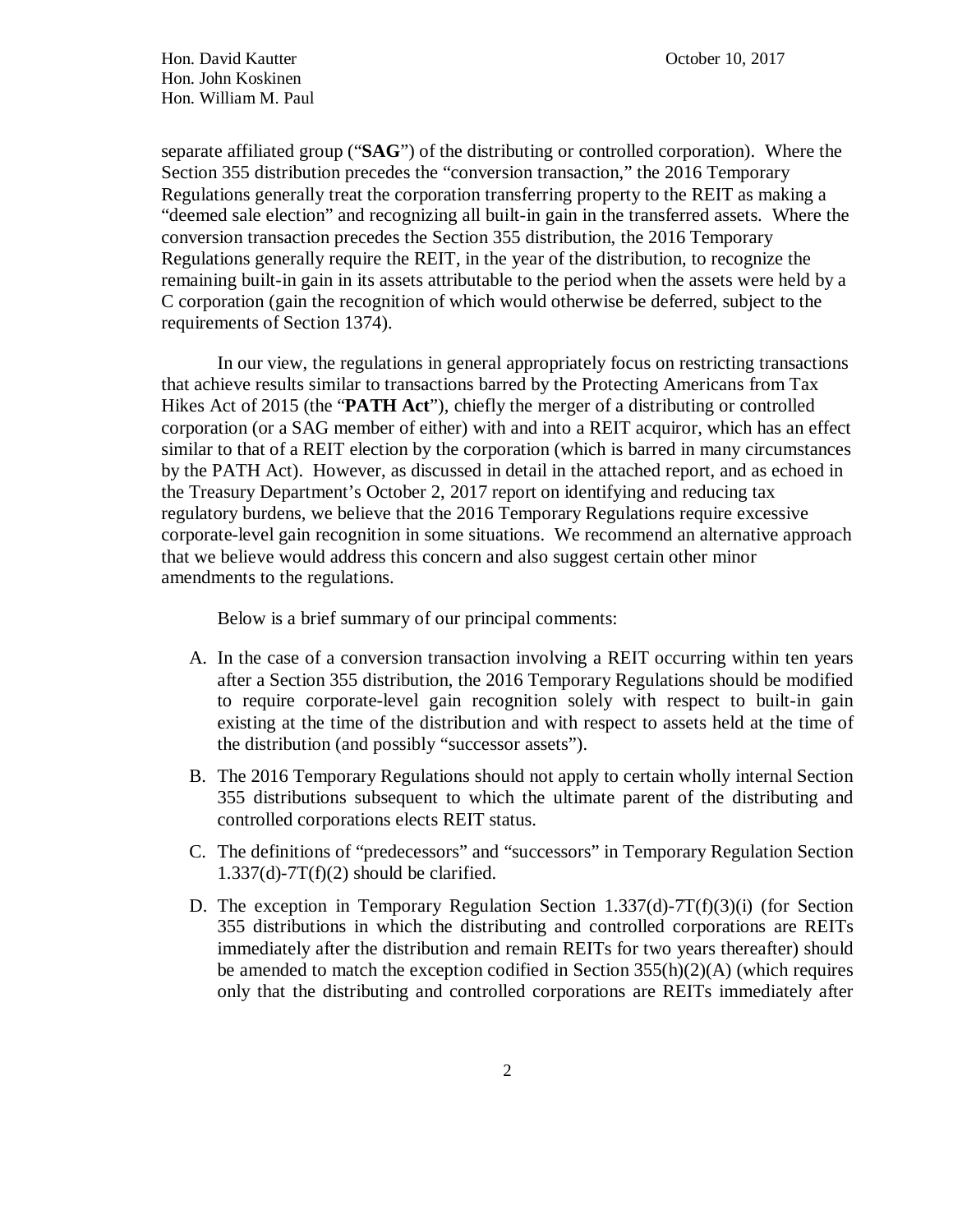Hon. David Kautter October 10, 2017 Hon. John Koskinen Hon. William M. Paul

the distribution), or the above temporary regulation should be amended to exempt inadvertent REIT terminations.

- E. The definition of "converted property" in the 2016 Proposed Regulations should be adopted, subject to minor clarifications.
- F. If the government believes that the regulations may properly permit REIT elections otherwise barred by Section  $856(c)(8)$ , at the cost of a toll charge on "converted" property," the regulations should clearly state as much.

 We appreciate your consideration of our comments. Please let us know if you would like to discuss these matters further or if we can assist you in any other way.

Respectfully submitted,

Michael S. Farber Chair

#### Attachment

cc: Dana L. Trier Deputy Assistant Secretary (Tax Policy) Department of the Treasury

> Thomas C. West Tax Legislative Counsel Department of the Treasury

Krishna P. Vallabhaneni Deputy Tax Legislative Counsel Department of the Treasury

Robert H. Wellen Associate Chief Counsel (Corporate) Internal Revenue Service

Austin M. Diamond-Jones Attorney, Branch 5 Office of Associate Chief Counsel (Corporate) Internal Revenue Service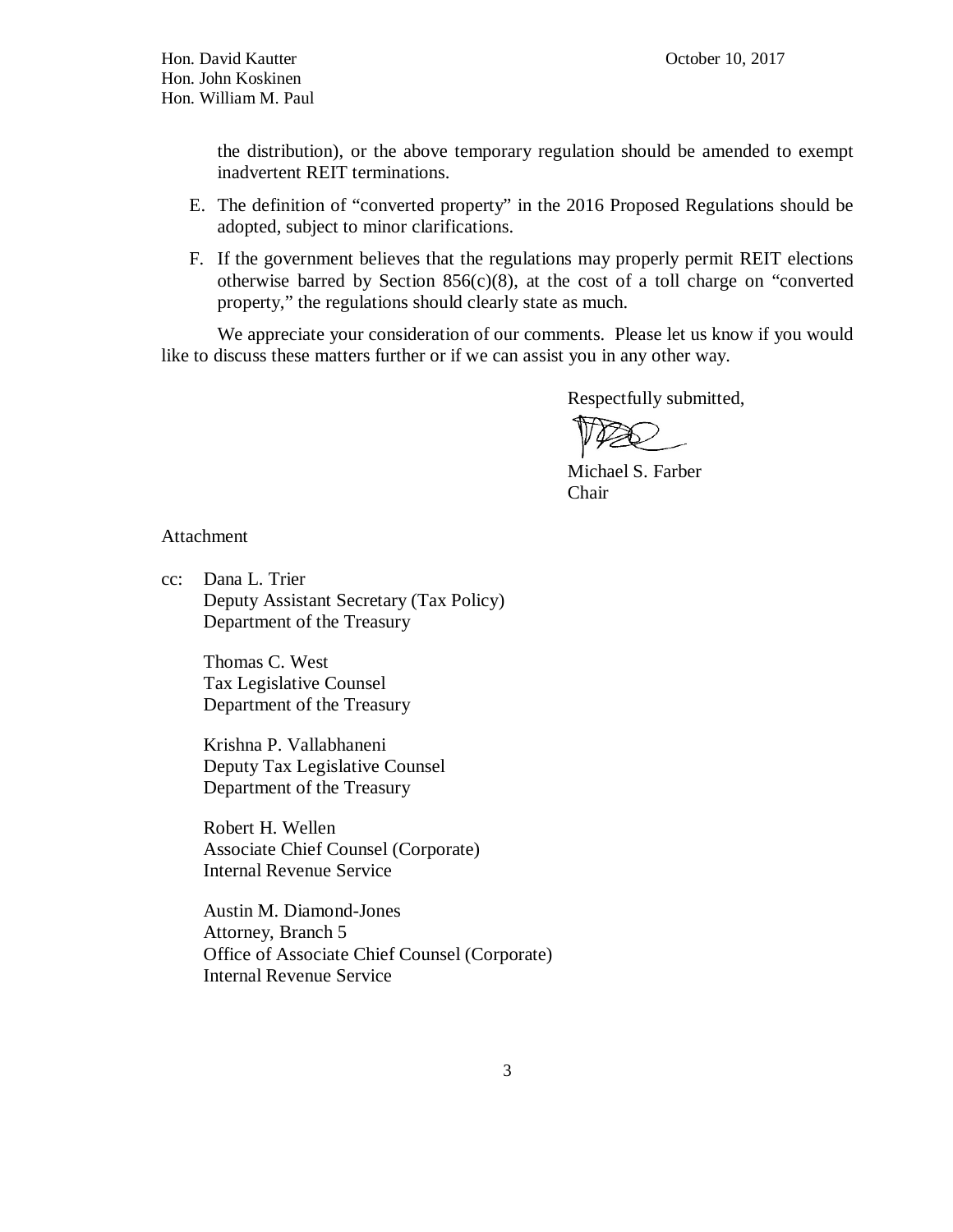**Report 1382** 

**New York State Bar Association** 

**Tax Section** 

**Report on Final, Temporary and Proposed Regulations Under Section 337(d) Relating to Certain Transfers of Property to Regulated Investment Companies and Real Estate Investment Trusts** 

**October 10, 2017**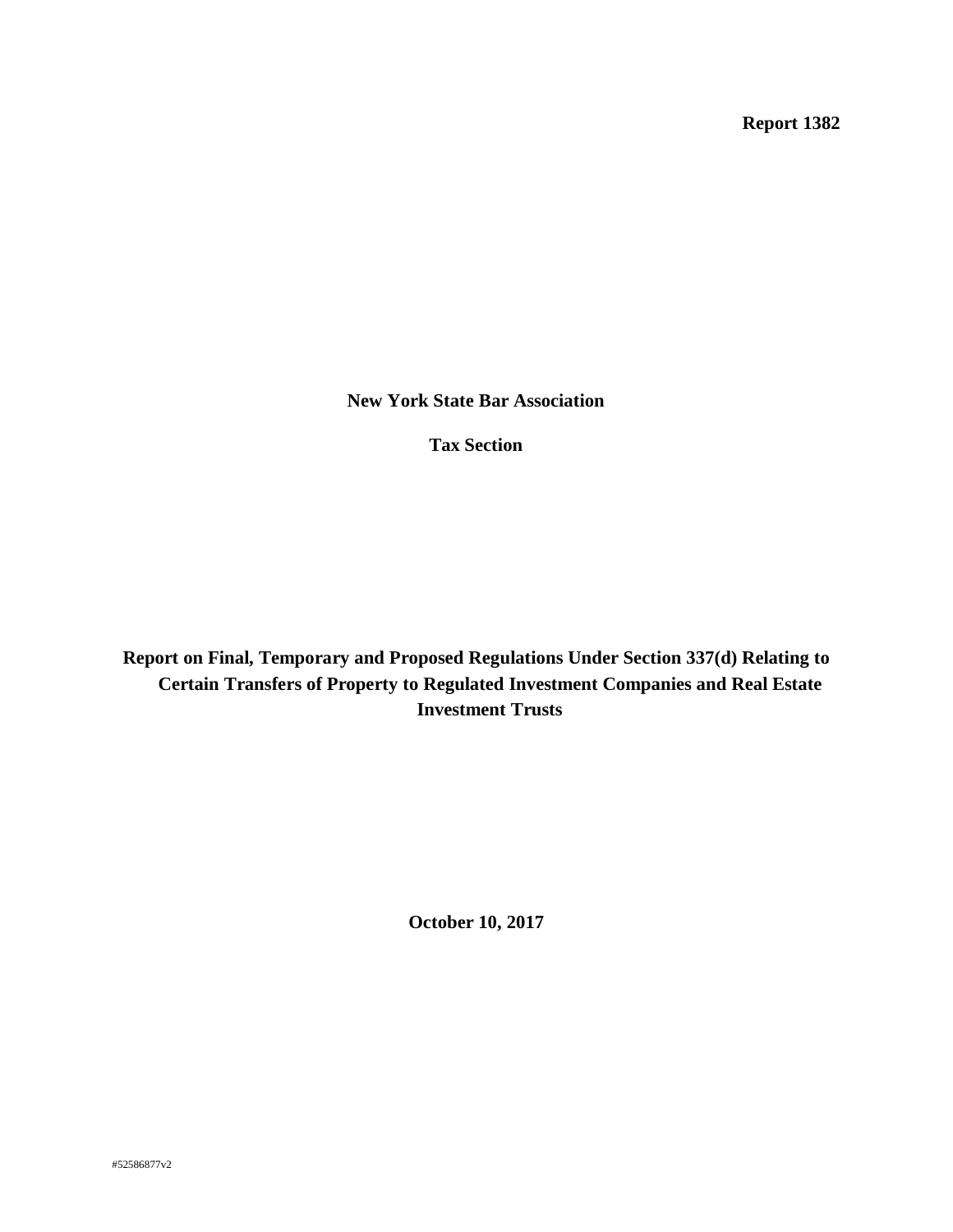## **TABLE OF CONTENTS**

| I. |                 |    |  |  |  |
|----|-----------------|----|--|--|--|
|    |                 |    |  |  |  |
|    | A.              |    |  |  |  |
|    | <b>B.</b>       |    |  |  |  |
|    |                 | 1. |  |  |  |
|    |                 | 2. |  |  |  |
|    |                 |    |  |  |  |
|    | A.              |    |  |  |  |
|    |                 | 1. |  |  |  |
|    |                 | 2. |  |  |  |
|    |                 | 3. |  |  |  |
|    | <b>B.</b>       |    |  |  |  |
|    | $\mathcal{C}$ . |    |  |  |  |
|    | D.              |    |  |  |  |
|    | E.              |    |  |  |  |
|    | F.              |    |  |  |  |
|    | G.              |    |  |  |  |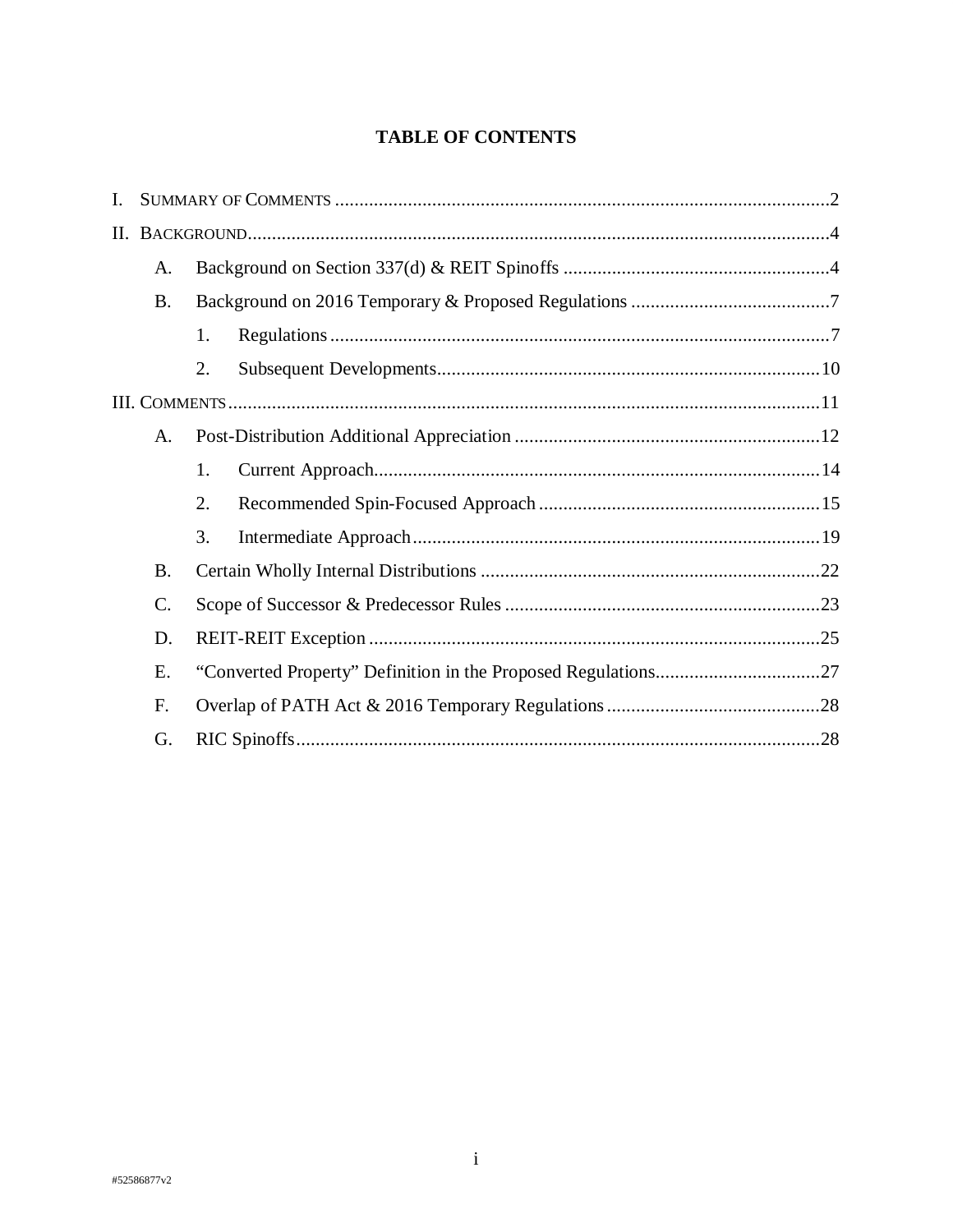## **New York State Bar Association**

#### **Tax Section**

# **Report on Final, Temporary and Proposed Regulations Under Section 337(d) Relating to Certain Transfers of Property to Regulated Investment Companies and Real Estate Investment Trusts**

This report<sup>1</sup> of the Tax Section of the New York State Bar Association (the "NYSBA") provides comments on the final and temporary regulations (the "**2016 Temporary Regulations**")<sup>2</sup> and proposed regulations (the "2016 Proposed Regulations")<sup>3</sup> issued under Sections 337(d) and 355(h) of the Code, requiring corporate-level gain recognition in certain transactions in which property of a C corporation becomes the property of a real estate investment trust (a "**REIT**") within ten years of a distribution qualifying under Section 355. In the preamble to the 2016 Proposed Regulations, the Treasury Department ("**Treasury**") and the Internal Revenue Service (the "**Service**") requested comments with respect to several parts of the 2016 Proposed Regulations (and by extension the 2016 Temporary Regulations), and Notice

<sup>1</sup> The principal drafters of this report are Richard M. Nugent and L. Matthew Waterhouse. Helpful comments were received from William D. Alexander, Daniel Z. Altman, Daniel J. Berger, Andrew H. Braiterman, Patrick M. Cox, Michael S. Farber, Stephen B. Land, Michael T. Mollerus, Deborah L. Paul, Stuart L. Rosow, Michael L. Schler, David R. Sicular and Karen G. Sowell. This report reflects solely the views of the Tax Section of the NYSBA and not those of the NYSBA Executive Committee or its House of Delegates.

<sup>2</sup> Certain Transfers of Property to Regulated Investment Companies [RICs] and Real Estate Investment Trusts [REITs]; Final and Temporary Regulations, T.D. 9770, 81 Fed. Reg. 36,793 (June 8, 2016) [hereinafter *2016 Temporary Regulations*]. Unless otherwise indicated, all "**Section**" references are to the Internal Revenue Code of 1986, as amended (the "**Code**"), or the Treasury Department regulations promulgated or proposed thereunder, as the context indicates, all as in effect as of the date of this report.

<sup>3</sup> Certain Transfers of Property to Regulated Investment Companies [RICs] and Real Estate Investment Trusts [REITs], REG–126452–15, 81 Fed. Reg. 36,816 (June 8, 2016) [hereinafter *2016 Proposed Regulations*].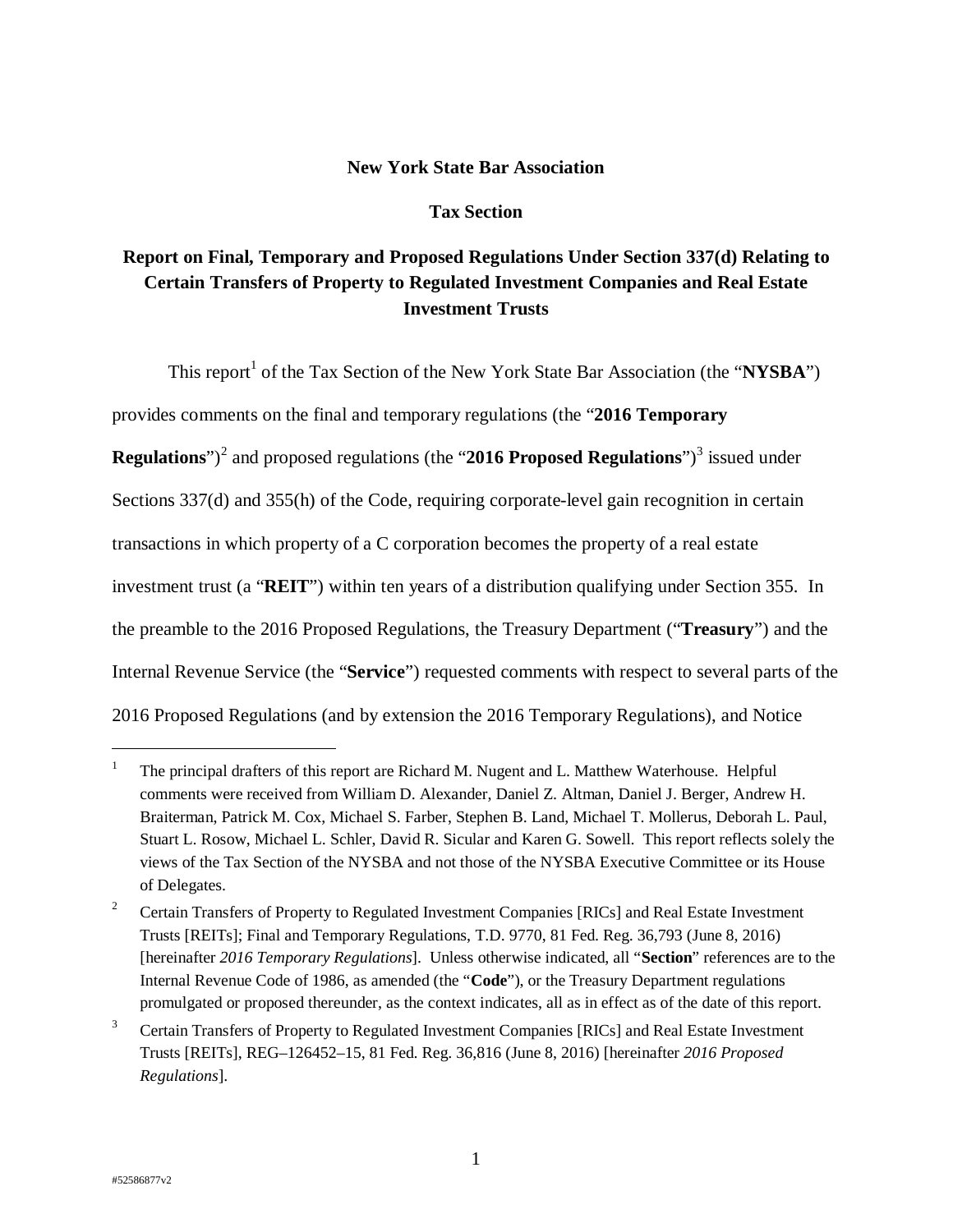2017-38 also requested comments with respect to the 2016 Temporary Regulations.<sup>4</sup> In addition, as discussed below, Treasury subsequently issued a report (the "**Treasury Report**"), dated October 2, 2017, stating that it is considering amending the 2016 Temporary Regulations to limit the amount of taxable gain recognized in certain situations.

Part I of this report summarizes our comments on the regulations. Part II provides a summary of Section 337(d), the Protecting Americans from Tax Hikes Act of 2015 (the "**PATH**  Act"),<sup>5</sup> and the 2016 Temporary Regulations and 2016 Proposed Regulations. Part III discusses and explains our comments in greater detail.

#### **I. SUMMARY OF COMMENTS**

A. In the case of a conversion transaction (defined below) involving a REIT occurring within ten years after a Section 355 distribution, Temporary Regulation Section  $1.337(d)$ -7T(c)(6) at times requires corporate-level recognition of (i) built-in gain in assets not held by a distributing or controlled corporation at the time of a Section 355 distribution and (ii) built-in gain arising after the time of a Section 355 distribution in assets held at the time of that distribution (such additional assets and/or later appreciation, "**additional appreciation**"). We recommend that this provision be amended to disregard additional appreciation and generally require corporate-level gain recognition solely with respect to built-in gain existing at the time of a Section 355 distribution and with respect to assets held at the time of that distribution (and possibly other assets received in exchange for such assets in tax-free carryover basis transactions).

<sup>4</sup> Notice 2017-38, 2017-30 I.R.B. 147.

<sup>5</sup> Consolidated Appropriations Act, 2016, Div. Q, Pub. L. 114-113, 129 Stat. 2242 (2015) [hereinafter *PATH Act*].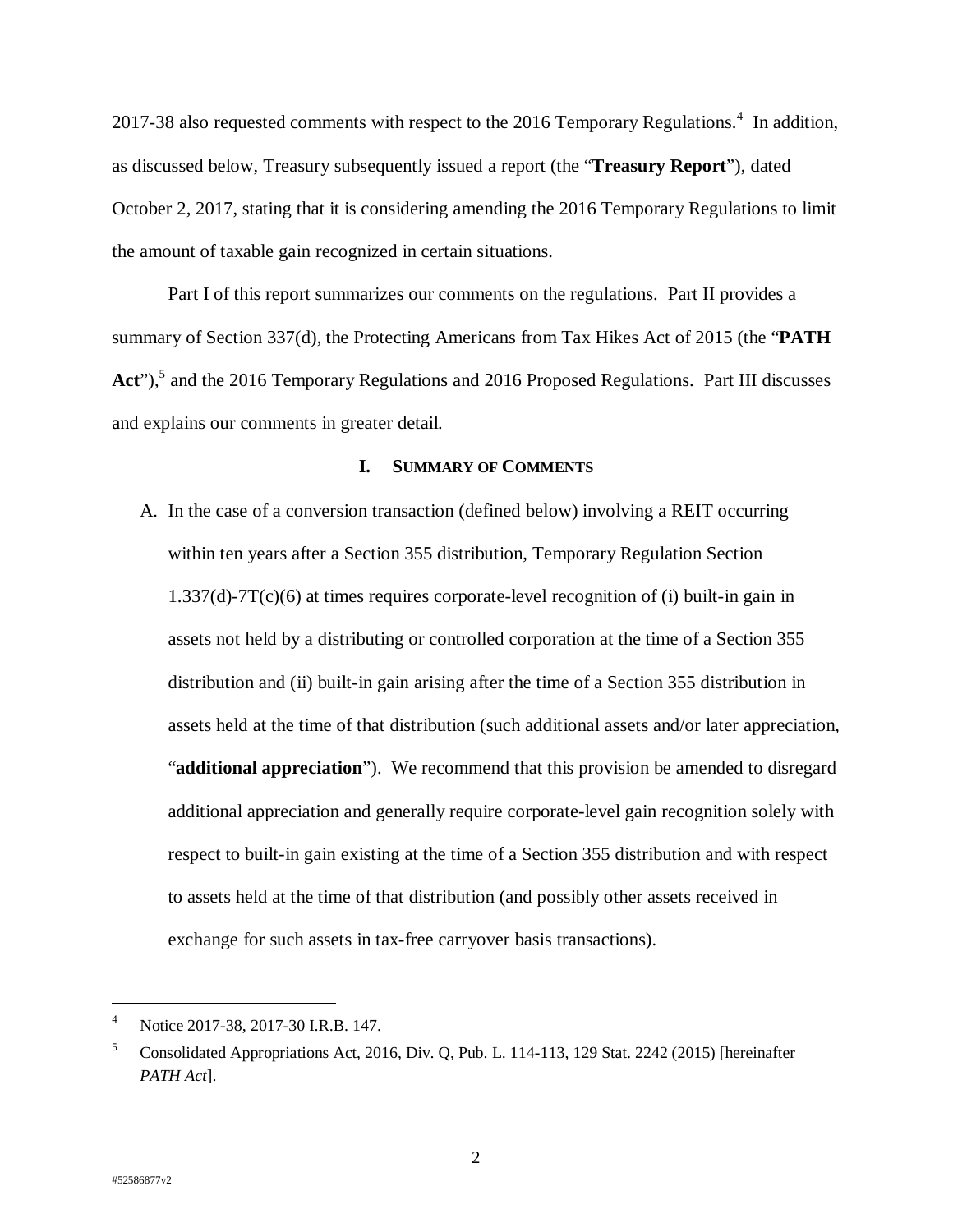- B. We recommend that the 2016 Temporary Regulations should not apply to certain wholly internal Section 355 distributions subsequent to which the ultimate parent of the distributing and controlled corporations elects REIT status, because these transactions do not implicate the concerns at which the 2016 Temporary Regulations are aimed.
- C. We recommend that the definitions of "predecessors" and "successors" in Temporary Regulation Section 1.337(d)-7T(f)(2) be clarified to provide greater certainty regarding when the 2016 Temporary Regulations will require corporate-level gain recognition. We acknowledge that it may be necessary to define these terms by reference to transactions not described in Section 381; if so, the government should also consider including a suitable limitation or limitation(s) on the range of entities that can be treated as predecessors or successors.
- D. We recommend amending the exception in Temporary Regulation Section 1.337(d)-7T(f)(3)(i) to match the exception codified in Section 355(h)(2)(A), or narrowing the discrepancy between these authorities by exempting Section 355 distributions in which both the distributing corporation and the controlled corporation are REITs immediately after the distribution, but one or both corporations lose REIT status within two years thereafter and loss of REIT status was not planned at the time of the distribution.
- E. We recommend that the definition of "converted property" in the 2016 Proposed Regulations be adopted, subject to minor clarifications.
- F. If the 2016 Temporary Regulations are intended to permit REIT elections otherwise barred by Section  $856(c)(8)$ , at the cost of a toll charge on "converted property," we suggest that the regulations be amended to clearly provide for such an override.

3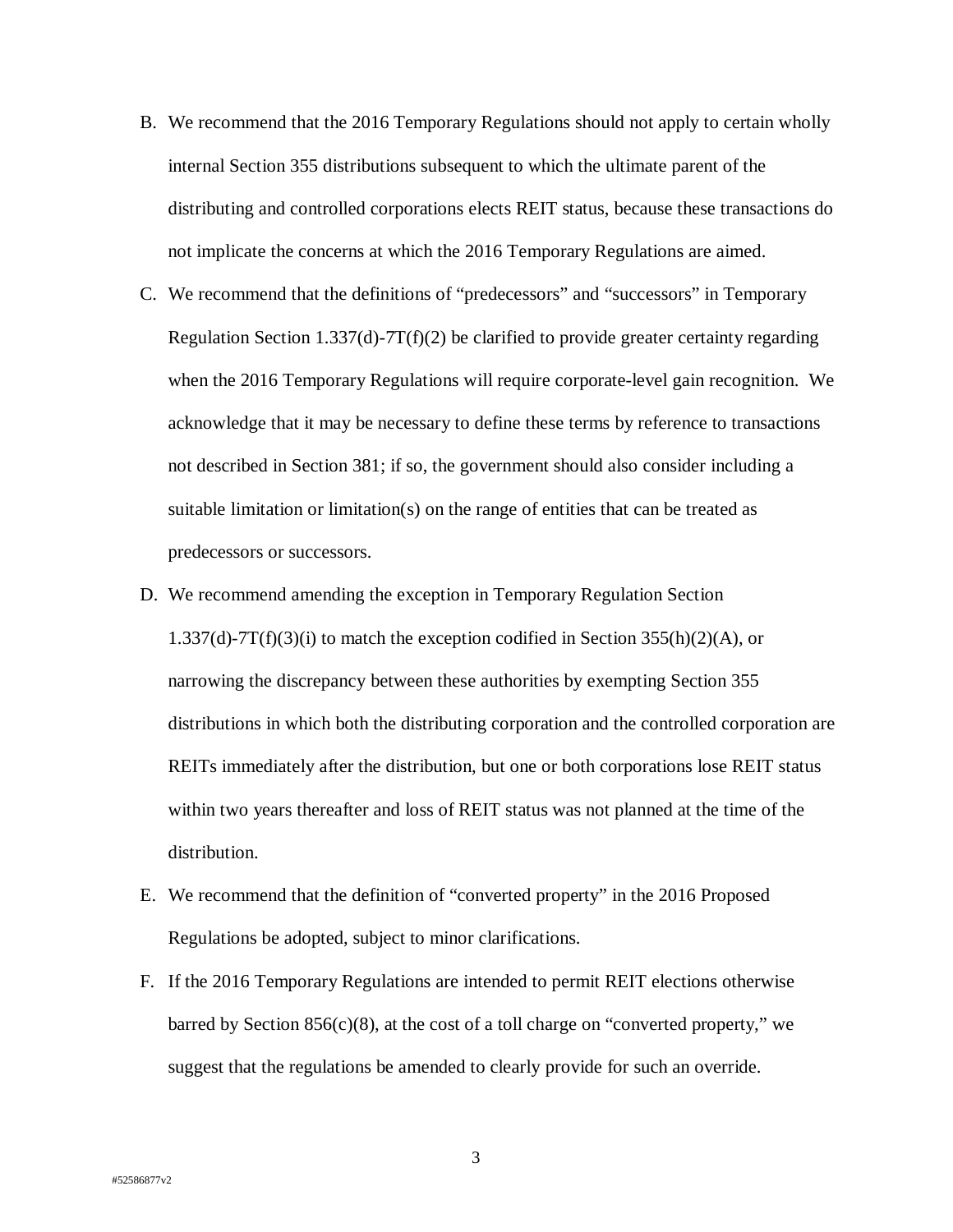G. We make no recommendation for or against applying the regulations to regulated investment company ("**RIC**") conversion transactions (defined below) undertaken in proximity to Section 355 distributions.

## **II. BACKGROUND**

## **A. Background on Section 337(d) & REIT Spinoffs**

Section 337(d), enacted as part of the repeal of the *General Utilities*<sup>6</sup> doctrine in the Tax Reform Act of 1986, provides the Secretary of the Treasury with the authority to issue regulations to uphold the purposes of that repeal, including regulations "to ensure that such purposes may not be circumvented . . . through the use of a regulated investment company, real estate investment trust, or tax-exempt entity."<sup>7</sup> Final regulations issued under Section 337(d) in 2003 generally treat appreciated assets of a C corporation acquired by a RIC or REIT in a "**conversion transaction**" (either a transfer from a C corporation to a RIC or REIT or a C corporation's election of RIC or REIT status) in accordance with Section 1374, providing that, if the RIC or REIT disposes of the assets within a set "**recognition period**," the RIC or REIT must

<sup>6</sup> *See General Utilities & Operating Co. v. Helvering*, 296 U.S. 200 (1935) (permitting withdrawal of appreciated assets from corporate solution without corporate-level tax).

<sup>7</sup> Section 337(d)(1). Section 631(a) of the Tax Reform Act of 1986 enacted Section 337(d) in essentially its current form, but this initial version of the statute did not mention REITs. Tax Reform Act of 1986, § 631(a), Pub. L. 99-514, 100 Stat. 2085, 2271-72 (1986). Congress added the explicit reference to RICs, REITs and tax-exempt entities in 1988. Technical and Miscellaneous Revenue Act of 1988, § 1006(e)(5)(A), Pub. L. 100-647, 102 Stat. 3342, 3400-01 (1988). For a discussion of the history of Section 337(d) within the context of the Tax Reform Act of 1986 and the reasons for the repeal of the *General Utilities* doctrine, see NEW YORK STATE BAR ASSOCIATION TAX SECTION, REPORT ON NOTICE 2015-59 AND REVENUE PROCEDURE 2015-43 RELATING TO SUBSTANTIAL INVESTMENT ASSETS, *DE MINIMIS* ACTIVE TRADES OR BUSINESSES AND C-TO-RIC SPIN-OFFS 17-19 (Rep. No. 1342, Apr. 12, 2016) [hereinafter *Notice 2015-59 Report*], *reprinted in* 2016 TNT 71-22 (Apr. 13, 2016). *See also* NEW YORK STATE BAR ASSOCIATION TAX SECTION, REPORT ON PROPOSALS FOR TREASURY REGULATIONS UNDER SECTION 337(d) RELATING TO SECTION 355 DISTRIBUTIONS (Rep. No. 638, Dec. 6, 1989), *reprinted in* 90 TNT 9-18 (Jan. 11, 1990) (commenting on Section 337(d) and the possible structure of regulations thereunder relating to Section 355 distributions).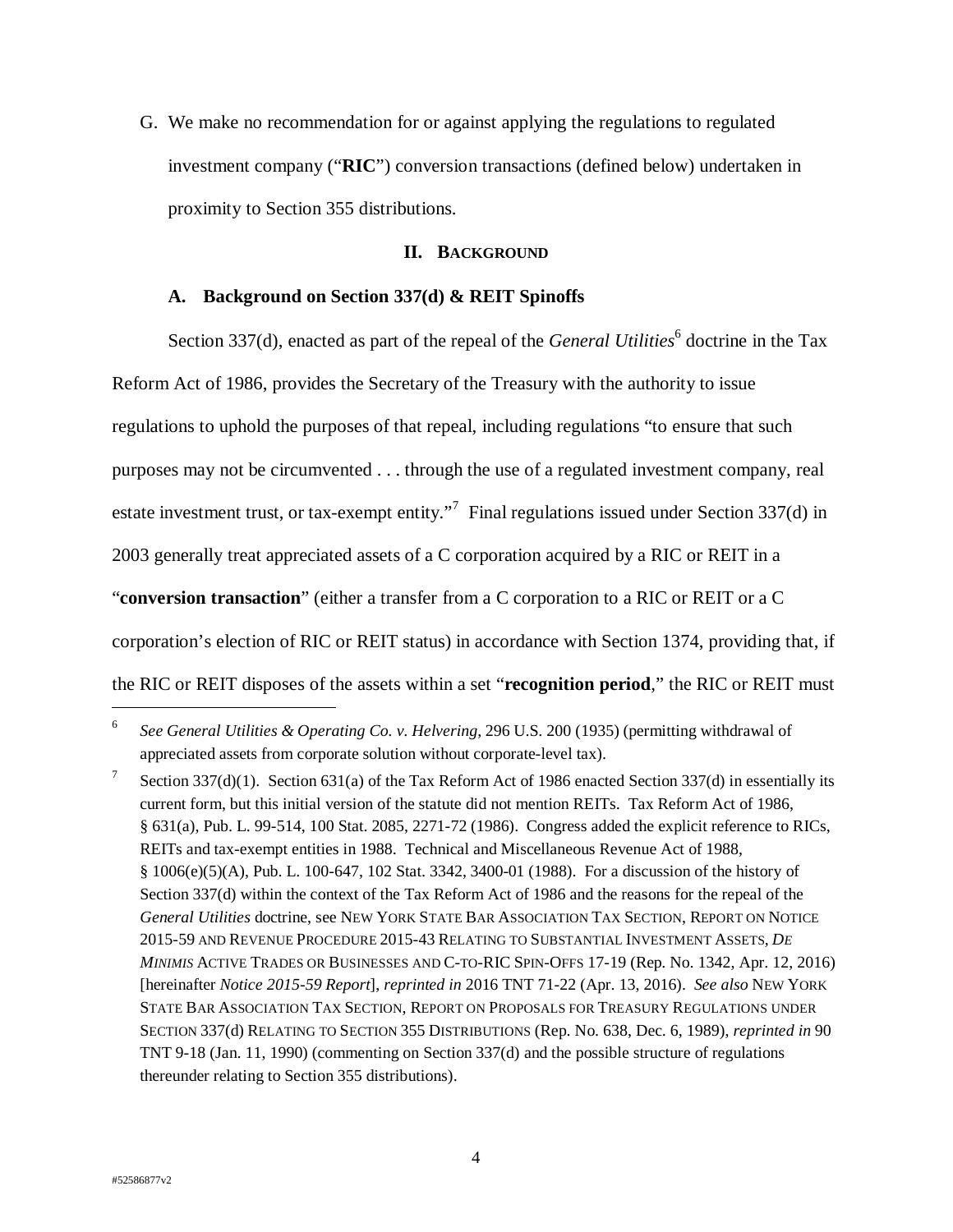recognize the built-in gain in the assets attributable to the period in which the assets were held by a C corporation ("C corporation gain").<sup>8</sup> Under longstanding policy dating back to Notice 88-19,<sup>9</sup> and subject to some changes,  $^{10}$  when a C corporation transfers property to a RIC or REIT, the C corporation may either (i) elect to recognize all built-in gain in the transferred property as a result of a deemed taxable sale to an unrelated party for fair market value (a "**deemed sale election**") or (ii) transfer the property subject to the Section 1374 rules.<sup>11</sup>

Recently, the government identified the use of a tax-free Section 355 distribution to separate a C corporation's real estate assets into a new REIT (a "**REIT spinoff**") as potentially inappropriate.<sup>12</sup> Most noteworthy were several "Opco-Propco" transactions in which a C corporation holding significant real estate assets contributed those assets to a subsidiary in a Section 368(a)(1)(D) reorganization and spun off the subsidiary tax-free under Section 355, and the subsidiary then elected REIT status.<sup>13</sup> To address this concern, the PATH Act added

-

 $\overline{a}$ 

<sup>8</sup> Treas. Reg. § 1.337(d)-7, T.D. 9047, 68 Fed. Reg. 12,817 (Mar. 18, 2003).

<sup>9</sup> 1988-1 C.B. 486.

 $10$  As promulgated, Notice 88-19 provided that all conversion transactions were treated as deemed sales absent an election of Section 1374 Treatment. *Id.* Regulations issued under Section 337(d) initially provided the same choice. *See* Former Temp. Reg. § 1.337(d)-5T(b), T.D. 9047, 65 Fed. Reg. 5,775, 5,776 (Feb. 7, 2000). However, in response to comments, Treasury and the Service later made Section 1374 treatment the default approach in the absence of an election of deemed sale treatment. Treas. Reg.  $§ 1.337(d)-7(b).$ 

<sup>&</sup>lt;sup>11</sup> Treas. Reg. § 1.337(d)-7(b)-(c). Section 1374(d)(7) initially applied a ten-year recognition period for RIC, REIT and S corporation property subject to Section 1374 treatment. However, Congress frequently reduced this period and permanently reduced the period to five years in the PATH Act. *PATH Act* § 127(a), 129 Stat. at 3054.

<sup>&</sup>lt;sup>12</sup> *See* Notice 2015-59, 2015-40 I.R.B. 459, 460 (REIT spinoffs "involve significant concerns relating to the device prohibition, and the business purpose and active trade or business requirements under § 355, as well as the Code provisions intended to repeal the *General Utilities* decision").

<sup>13</sup> *See* Priv. Ltr. Rul. 2013-37-007 (Sept. 13, 2013); Priv. Ltr. Rul. 2014-11-002 (Mar. 14, 2014); Priv. Ltr. Rul. 2014-31-020 (Aug. 1, 2014); Priv. Ltr. Rul. 2014-33-007 (Aug. 15, 2014); Priv. Ltr. Rul.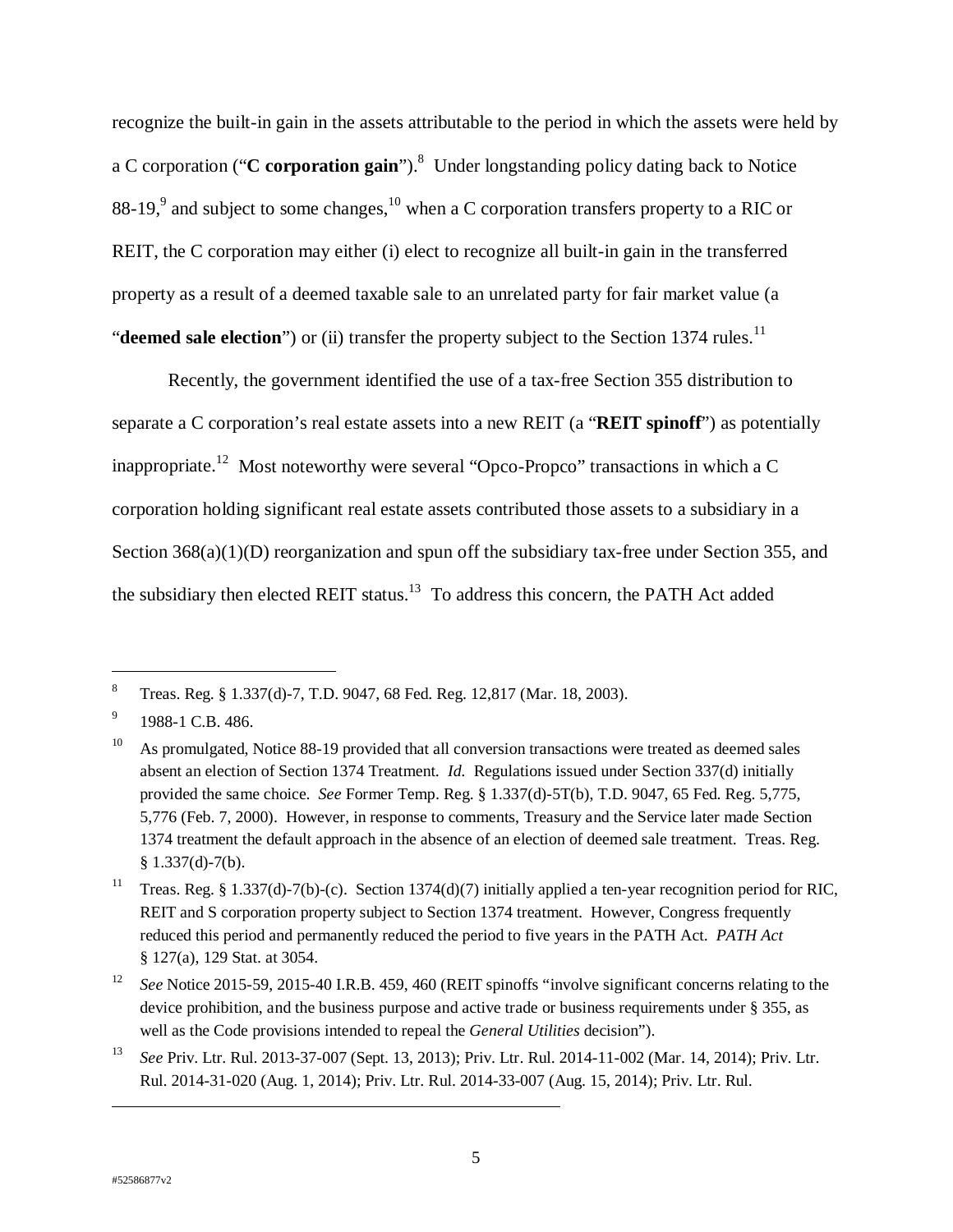Sections 856(c)(8) and 355(h), imposing several new restrictions on REIT spinoffs. Section  $856(c)(8)$  generally provides that neither the distributing corporation nor the controlled corporation in a Section 355 distribution (nor any successor corporation of either) may elect REIT status for any taxable year beginning before the end of the ten-year period beginning on the distribution date. Section 355(h) generally provides that Section 355 does not apply to a distribution if either the distributing corporation or the controlled corporation is a REIT.

There are several exceptions to these rules. First, Sections  $856(c)(8)$  and  $355(h)$  do not apply if, immediately after the relevant distribution, both the distributing corporation and the controlled corporation are REITs (the "**REIT-REIT Exception**").<sup>14</sup> Section 355(h) also does not apply to a REIT's distribution of the stock of a taxable REIT subsidiary (a "**TRS**") if certain requirements are satisfied (the "**REIT-TRS Exception**").<sup>15</sup> Finally, Sections 856(c)(8) and 355(h) do not apply to certain distributions for which the taxpayer submitted a private letter ruling request on or prior to December 7, 2015 (the "**PLR Exception**").<sup>16</sup>

<sup>16</sup> *PATH Act* § 311(c), 129 Stat. at 3091.

<sup>2015-28-006 (</sup>July 10, 2015); Priv. Ltr. Rul. 2016-07-003 (Feb. 12, 2016); Priv. Ltr. Rul. 2016-37-013 (Sept. 9, 2016).

Section  $355(h)(2)(A)$ . We assume that a C corporation with a REIT election that is effective immediately after a Section 355 distribution will in fact be treated as a REIT immediately after such distribution for purposes of the REIT-REIT Exception. *See* JOINT COMMITTEE ON TAXATION, GENERAL EXPLANATION OF TAX LEGISLATION ENACTED IN 2015 264 n.896 (Rep. No. JCS-1-16, Mar. 2016). The 2016 Temporary Regulations appear to endorse this view, as Temporary Regulation Section 1.337(d)-7T(f)(3)(i) refers to a situation in which "[t]he distributing corporation and the controlled corporation are both REITs immediately after the related section 355 distribution (including by reason of elections under section 856(c)(1) made after the related section 355 distribution that are effective before the related section 355 distribution)".

<sup>&</sup>lt;sup>15</sup> Section 355(h)(2)(B).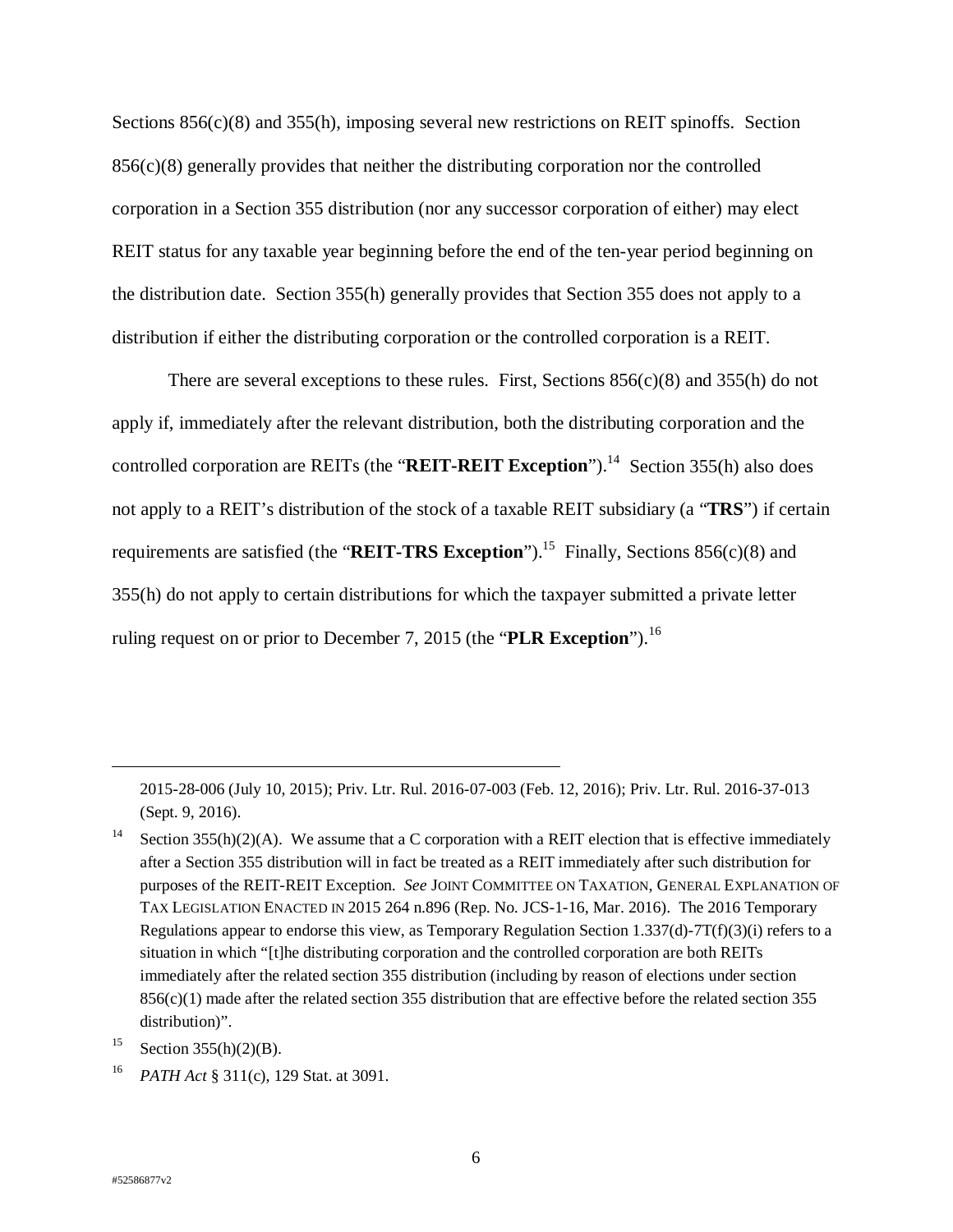#### **B. Background on 2016 Temporary & Proposed Regulations**

### 1. *Regulations*

In June 2016, Treasury and the Service published the 2016 Temporary Regulations in the Federal Register. The preamble to these regulations expresses concern with a transaction, ostensibly permitted under the PATH Act, in which "a taxpayer effects a tax-free separation of REIT-qualifying assets from non-qualifying assets in a section 355 distribution . . . and the REIT-qualifying assets become the assets of a REIT."<sup>17</sup> While Section 355(h) now bars a tax-free REIT spinoff, the PATH Act, by its terms, may not affect a pre-existing REIT's acquisition of the distributing corporation or the controlled corporation in a Section 355 distribution. Specifically, Section 355(h) may not apply because neither distributing nor controlled would be a REIT, and Section  $856(c)(8)$  may not apply because no party to the Section 355 distribution would make a REIT election.

The preamble to the 2016 Temporary Regulations states that such a transaction may circumvent the repeal of the *General Utilities* doctrine, noting that Section 355 may allow a tax-free separation of assets that otherwise could not occur, Section 1374 may prevent or delay the imposition of corporate-level tax on the C corporation gain in the REIT-qualifying assets, and/or the taxpayer may enjoy the benefit of the C corporation gain prior to the imposition of any corporate-level tax, *e.g.*, through higher rental income attributable to appreciation in the value of the REIT-qualifying assets.<sup>18</sup> In addition, the preamble stated that taxpayers may be

<sup>17</sup> *2016 Temporary Regulations*, 81 Fed. Reg. at 36,795.

<sup>18</sup> *Id.* at 36,795-96.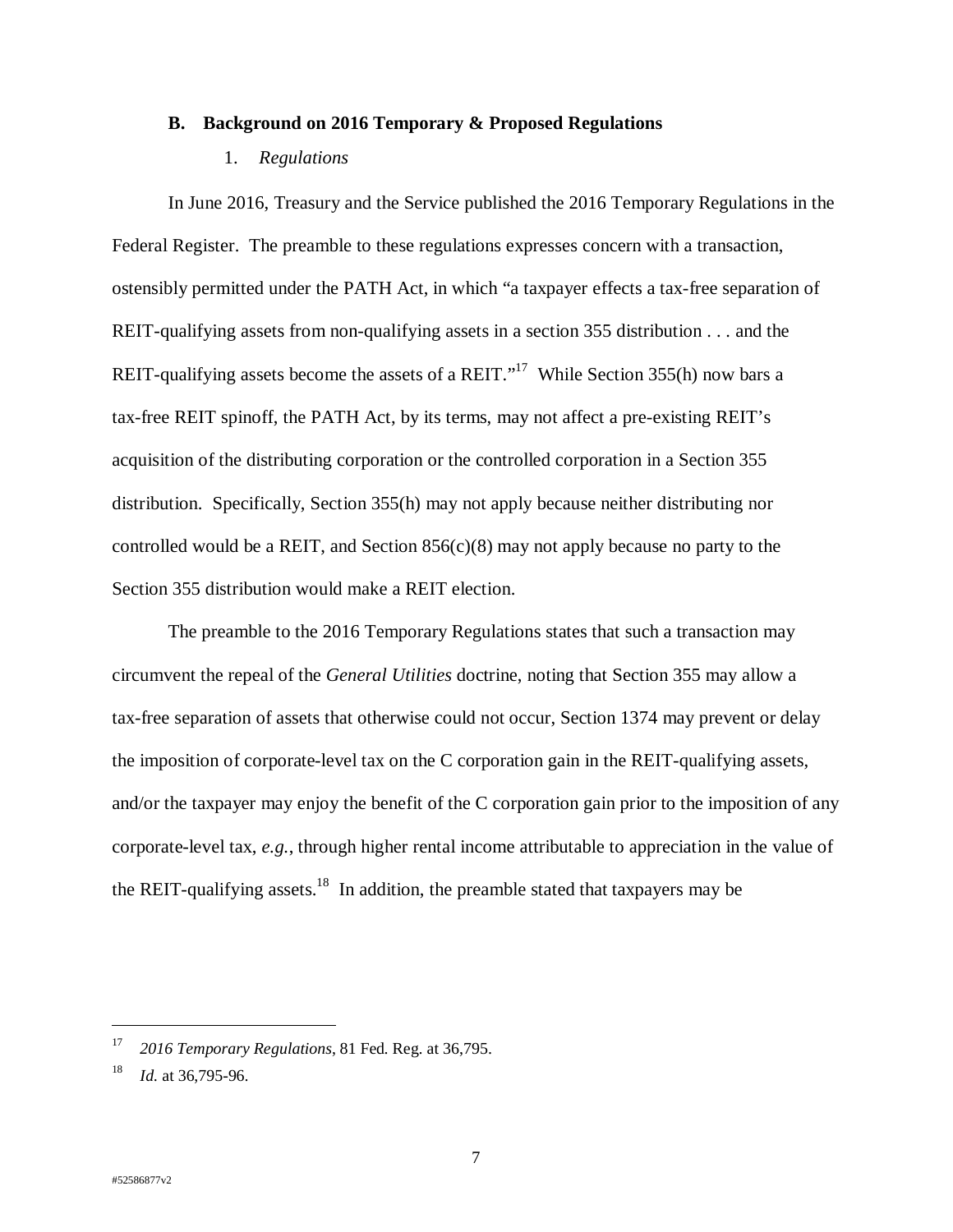circumventing the PATH Act's objectives through variations of such a transaction, including through the use of the distributing or controlled corporation's affiliates.<sup>19</sup>

In response to these concerns, the 2016 Temporary Regulations impose several restrictions on conversion transactions occurring within ten years of a Section 355 distribution (including a distribution in which the distributing corporation recognizes gain under Section 355(d) or Section 355(e)). The 2016 Temporary Regulations generally apply where (i) a C corporation or REIT engages in a conversion transaction involving a REIT during the twenty-year period beginning ten years before the date of a Section 355 distribution (the "**related Section 355 distribution**") and (ii) the C corporation or the REIT engaging in the related Section 355 distribution is either (A) the distributing corporation or the controlled corporation or (B) a member of the distributing corporation's or the controlled corporation's separate affiliated group as defined in Section 355(b)(3)(B) (such a group, a "**SAG**," and the combination of clauses (i) and (ii), a "**Spin-Conversion Nexus**").<sup>20</sup> Spin-Conversion Nexuses do not include (i) distributions in which the distributing corporation and the controlled corporation are both REITs immediately after the distribution and remain so at all times during the two years thereafter, (ii) distributions to which the REIT-TRS Exception applies, and (iii) distributions to which the PLR Exception applies. $21$ 

For purposes of Temporary Regulation Section 1.337(d)-7T(f), references to the distributing corporation and the controlled corporation include references to their predecessors

 $\overline{a}$ 

<sup>19</sup> *Id.* at 36,796.

<sup>&</sup>lt;sup>20</sup> Temp. Reg. § 1.337(d)-7T(f)(1).

<sup>&</sup>lt;sup>21</sup> Temp. Reg. § 1.337(d)-7T(f)(3). In addition, a subsequent correction to the 2016 Temporary Regulations amended subsection (f)(3)(iii) thereof to exempt Section 355 distributions occurring prior to December 7, 2015. Certain Transfers of Property to Regulated Investment Companies [RICs] and Real Estate Investment Trusts [REITs], T.D. 9770, 81 Fed. Reg. 41,800 (June 28, 2016).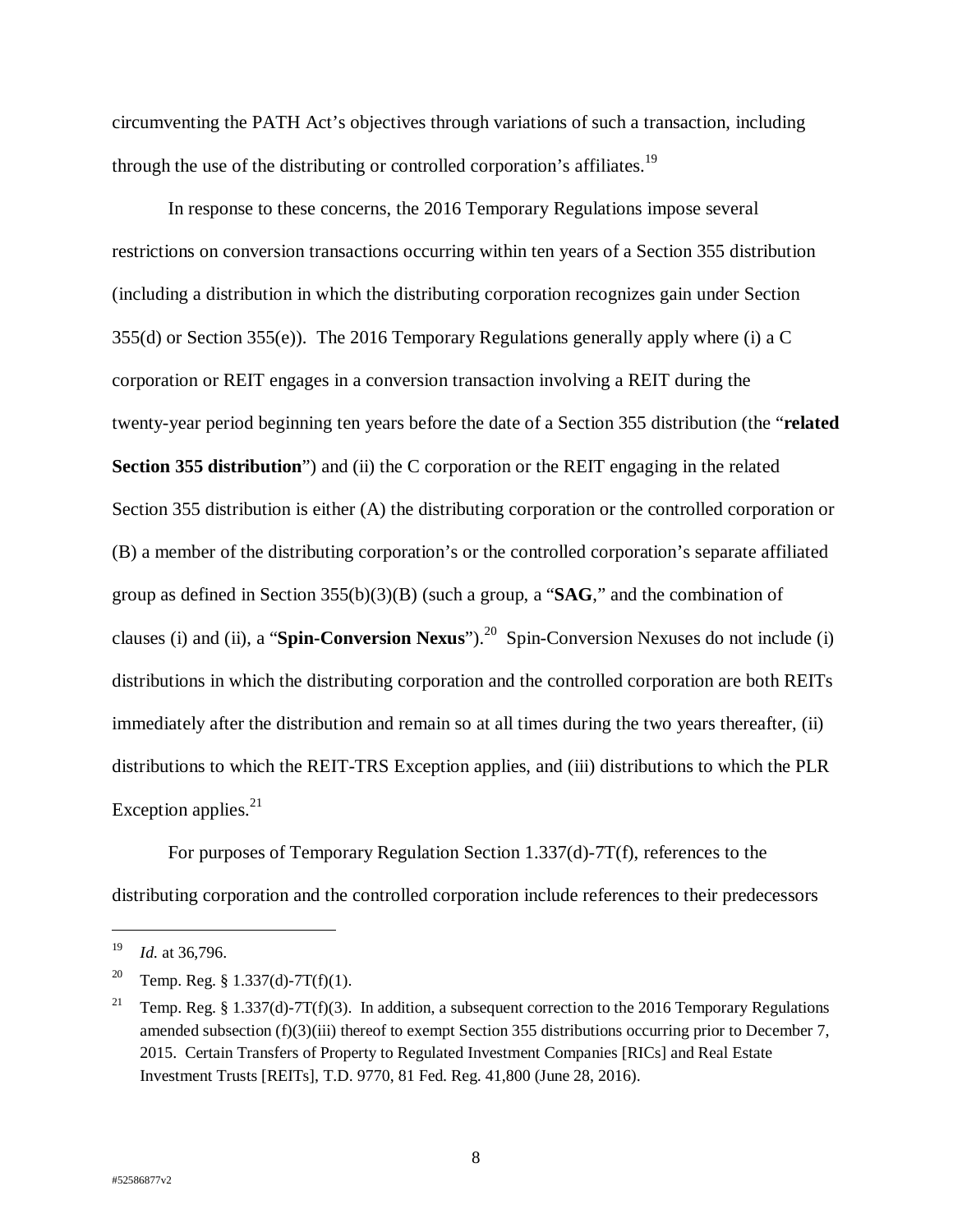and successors. The 2016 Temporary Regulations specifically note that predecessors and successors "include corporations which succeed to and take into account items described in section 381(c) of the distributing corporation or the controlled corporation, and corporations having such items to which the distributing corporation or the controlled corporation succeeded and took into account." $^{22}$ 

If a Spin-Conversion Nexus exists and the conversion transaction occurs after the related Section 355 distribution, the 2016 Temporary Regulations treat the C corporation involved in the conversion transaction as making the deemed sale election described in Treasury Regulation Section 1.337(d)-7(c)(5) for the conversion transaction, requiring the C corporation to recognize all built-in gain in property transferred to the REIT.<sup>23</sup> Conversely, if such conversion transaction occurs before the related Section 355 distribution, the regulations generally require the REIT, in the year of the distribution, to recognize the remaining built-in C corporation gain in its assets.<sup>24</sup>

On the same date the 2016 Temporary Regulations were published, the government also published the 2016 Proposed Regulations, which largely cross-reference the 2016 Temporary Regulations, but also would expand the definition of the term "**converted property**" (property owned by a C corporation that becomes property of a RIC or REIT), which is used throughout Treasury Regulation Section 1.337(d)-7, to include property the basis of which is determined by reference to the basis of property owned by a C corporation that becomes property of a RIC or REIT. The 2016 Proposed Regulations seek comments on all aspects of the 2016 Proposed

<sup>&</sup>lt;sup>22</sup> Temp. Reg. § 1.337(d)-7T(f)(2). Unlike the distributing and controlled corporations, it appears that other SAG members cannot have predecessors or successors for purposes of the 2016 Temporary Regulations. *See* Temp. Reg. § 1.337(d)-7T(f)(1)(ii)(B), (f)(2).

<sup>&</sup>lt;sup>23</sup> Temp. Reg. § 1.337(d)-7T(c)(6).

<sup>&</sup>lt;sup>24</sup> Temp. Reg. § 1.337(d)-7T(b)(4).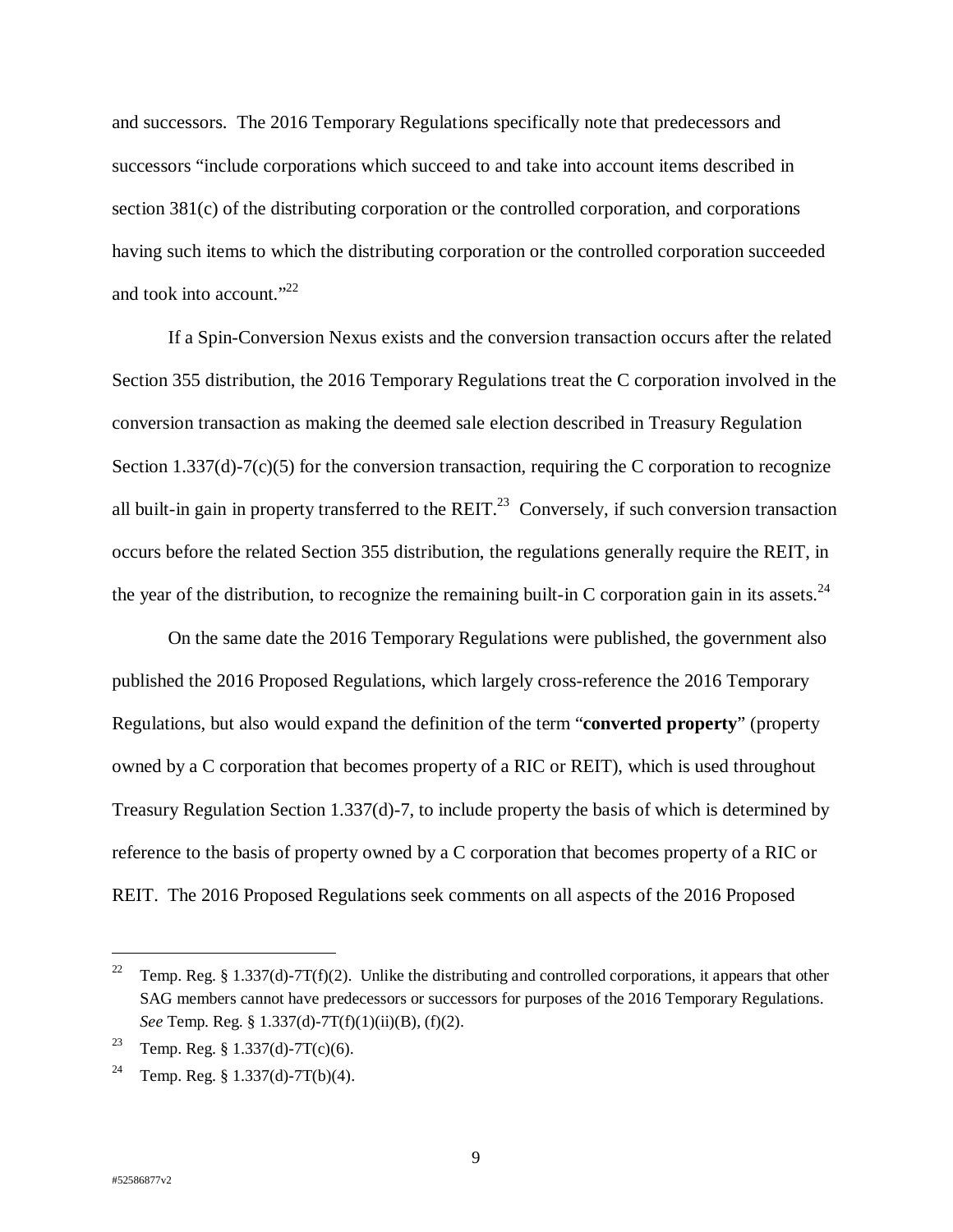Regulations (and by extension the 2016 Temporary Regulations), and in particular (i) the scope of the terms "predecessors" and "successors" and (ii) whether the 2016 Proposed Regulations should apply to a RIC (as well as a REIT) conversion transaction that is coupled with a Section 355 distribution.<sup>25</sup>

## 2. *Subsequent Developments*

As initially promulgated, the 2016 Temporary Regulations increased the recognition period for RIC and REIT assets subject to Section 1374 treatment to ten years,  $^{26}$  overriding a lower five-year period established by Congress in the PATH Act.<sup>27</sup> Prior to the 2016 Temporary Regulations, REITs, RICs and S corporations had used the same recognition period.<sup>28</sup> In October 2016, the chairs and ranking members of the House Ways and Means Committee and the Senate Finance Committee urged the Treasury Secretary to modify the 2016 Temporary Regulations in order to subject REITs and RICs to the same five-year recognition period applicable to S corporations under the PATH Act.<sup>29</sup> In January 2017, Treasury and the Service published an amendment to the regulations implementing the recommended change.<sup>30</sup>

In April 2017, President Trump signed Executive Order 13789 instructing Treasury to review all "significant tax regulations" issued on or after January 1, 2016, and to identify in an

<sup>25</sup> *2016 Proposed Regulations*, 81 Fed. Reg. at 36,817.

<sup>&</sup>lt;sup>26</sup> Former Temp. Reg. § 1.337(d)-7T(b)(2)(iii), T.D. 9770, 81 Fed. Reg. 36,793, 36,797 (June 8, 2016).

<sup>&</sup>lt;sup>27</sup> Section 1374(d)(7).

<sup>28</sup> *See*, *e.g.*, Former Temp. Reg. § 1.337(d)-5T(b)(2), T.D. 9047, 65 Fed. Reg. 5,775, 5,776 (Feb. 7, 2000) (providing for use by RICs and REITs of ten-year recognition period described in Section 1374(d)(7)).

<sup>&</sup>lt;sup>29</sup> Letter from Representative Kevin Brady, Senator Orrin Hatch, Representative Sander Levin & Senator Ron Wyden to Treasury Secretary Jacob Lew (Oct. 18, 2016) (published in *Taxwriters Seek Changes to Regs on Transfers to REITs, RICs*, 2016 TNT 202-24 (Oct. 19, 2016)).

<sup>30</sup> Certain Transfers of Property to Regulated Investment Companies [RICs] and Real Estate Investment Trusts [REITs], T.D. 9810, 82 Fed. Reg. 5,387 (Jan. 18, 2017).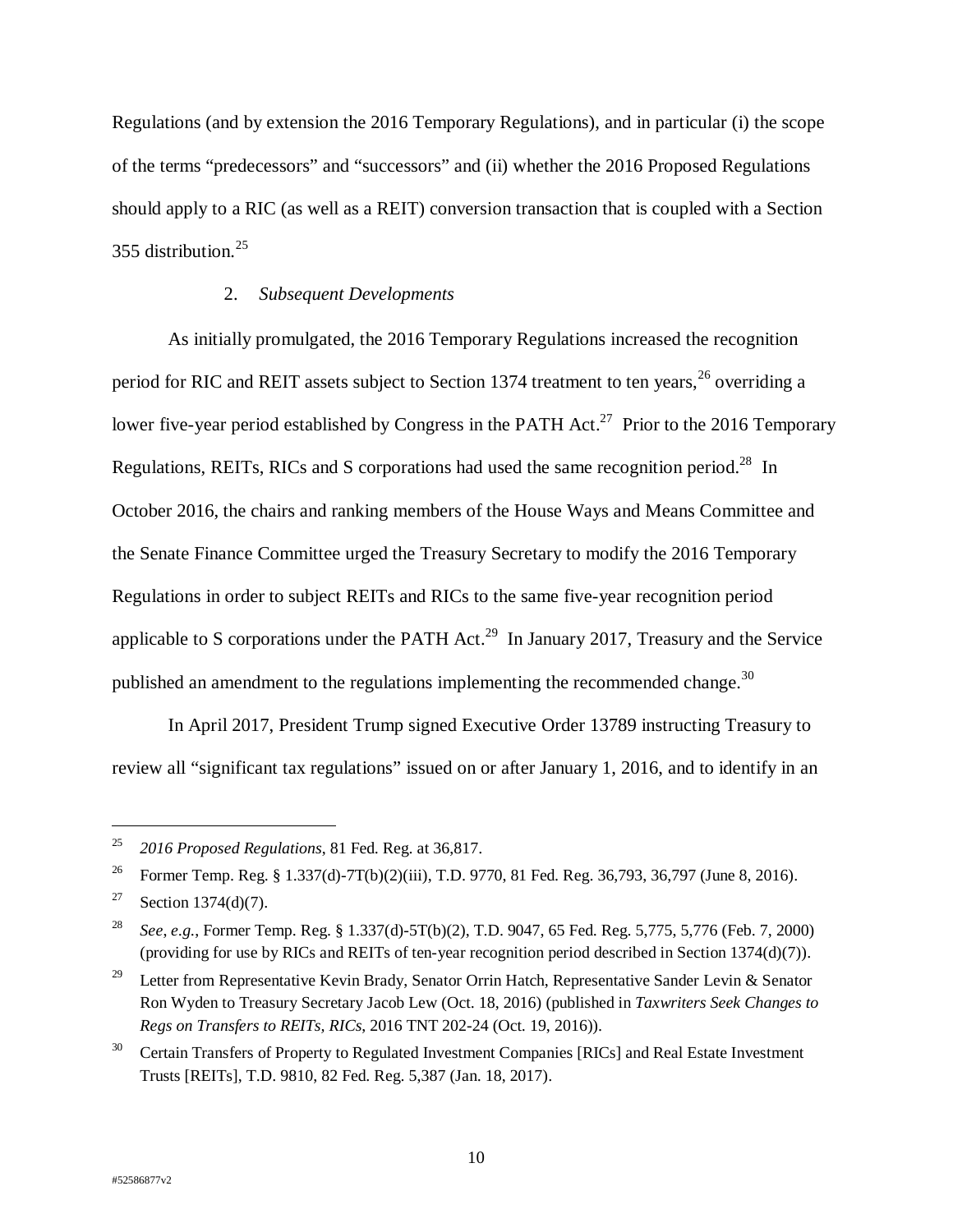interim report those that (i) impose an undue financial burden on U.S. taxpayers, (ii) add undue complexity to the federal tax laws, or (iii) exceed the Service's statutory authority.<sup>31</sup> In June 2017, Treasury issued an interim report in the form of Notice 2017-38, which identified the 2016 Temporary Regulations (along with seven other regulations) as either (i) imposing an undue financial burden on U.S. taxpayers or (ii) adding undue complexity to the federal tax laws.<sup>32</sup> Finally, the recently issued Treasury Report states that Treasury is considering amending the 2016 Temporary Regulations to limit "the potential taxable gain recognized in situations in which, because of the application of the predecessor and successor rule in Regulation Section  $1.337(d)$ -7T(f)(2), gain recognition is required in excess of the amount that would have been recognized if a party to a spin-off had directly transferred assets to a REIT."<sup>33</sup> The Treasury Report also indicates that the government is considering "other technical changes" to the 2016 Temporary Regulations.<sup>34</sup>

#### **III. COMMENTS**

We appreciate the government's efforts in the 2016 Temporary Regulations to police the repeal of the *General Utilities* doctrine and to close perceived gaps in the "REIT spinoff" provisions of the PATH Act, and we acknowledge the concerns underlying the regulations. However, we respectfully submit that the regulations may require excessive corporate-level gain recognition in certain cases and that certain portions of the regulations would benefit from the minor amendments and clarifications discussed herein. Accordingly, we recommend several

<sup>31</sup> *See* Exec. Order No. 13,789, 82 Fed. Reg. 19,317 (Apr. 26, 2017).

<sup>32</sup> Notice 2017-38, 2017-30 I.R.B. 147.

<sup>&</sup>lt;sup>33</sup> U.S. DEPARTMENT OF THE TREASURY, SECOND REPORT TO THE PRESIDENT ON IDENTIFYING AND REDUCING TAX REGULATORY BURDENS: EXECUTIVE ORDER 13,789 (2017).

<sup>34</sup> *Id.*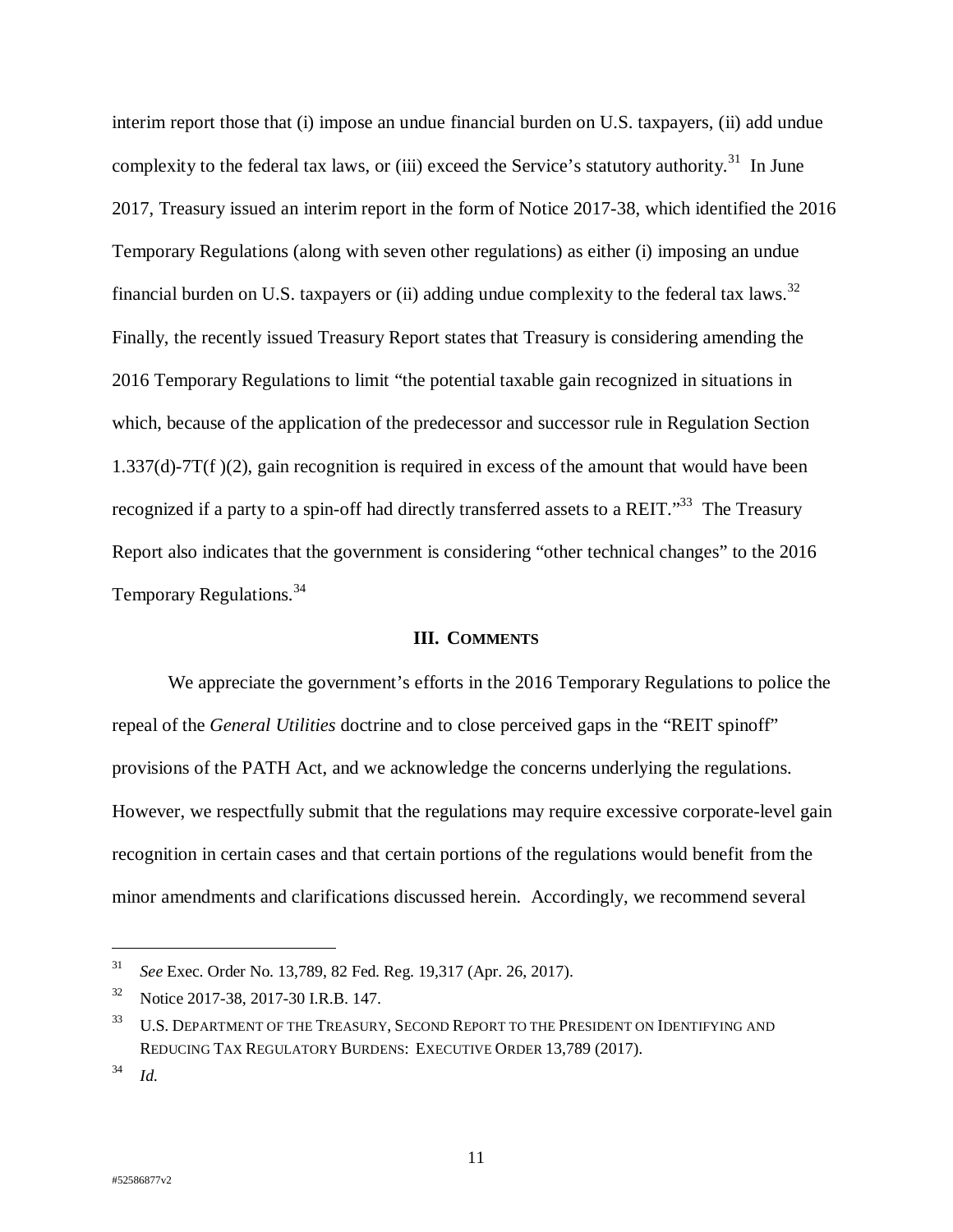modifications that we believe would improve the regulations while allowing Treasury and the Service to preserve the objectives of *General Utilities* repeal and the PATH Act.<sup>35</sup>

### **A. Post-Distribution Additional Appreciation**

As currently drafted, Temporary Regulation Section 1.337(d)-7T(c)(6) requires the distributing or controlled corporation in a Section 355 distribution (either, the "spin party").<sup>36</sup> or any successor to a spin party, to recognize all the built-in gain in assets transferred to a REIT in a conversion transaction (the "**later conversion transaction**") effected within ten years of the Section 355 distribution. Because the PATH Act prohibits a distributing or controlled corporation from making a REIT election within ten years of a Section 355 distribution, we generally agree that it is appropriate to restrict other methods of transferring the property of a distributing or controlled corporation to a REIT without the imposition of corporate-level tax within ten years of a Section 355 distribution. However, as drafted in the 2016 Temporary Regulations, this requirement can magnify the amount of gain subject to corporate-level tax beyond the gain present in the spin party's assets at the time of the related Section 355 distribution. For instance, (i) the assets of the spin party could appreciate in value after the related Section 355 distribution but prior to the later conversion transaction, (ii) the spin party could issue debt or equity after the related Section 355 distribution in order to acquire additional assets prior to the later conversion transaction, or (iii) the spin party could be acquired by a C

<sup>&</sup>lt;sup>35</sup> We generally assume in this report that none of the transactions occurring subsequent to a putative Section 355 distribution would cause the distribution to fail to satisfy Section 355.

 $36$  Both the distributing corporation and the controlled corporation could engage in later conversion transactions, making both "spin parties." In addition, the 2016 Temporary Regulations can apply to members of the SAG of the distributing corporation or controlled corporation. Temp. Reg. § 1.337(d)-7T(f)(1)(ii)(B). For sake of simplicity, the discussion in this Part III.A assumes that either distributing or controlled (but not both) engages in a later conversion transaction, and that the spin party is distributing or controlled itself and not a SAG member.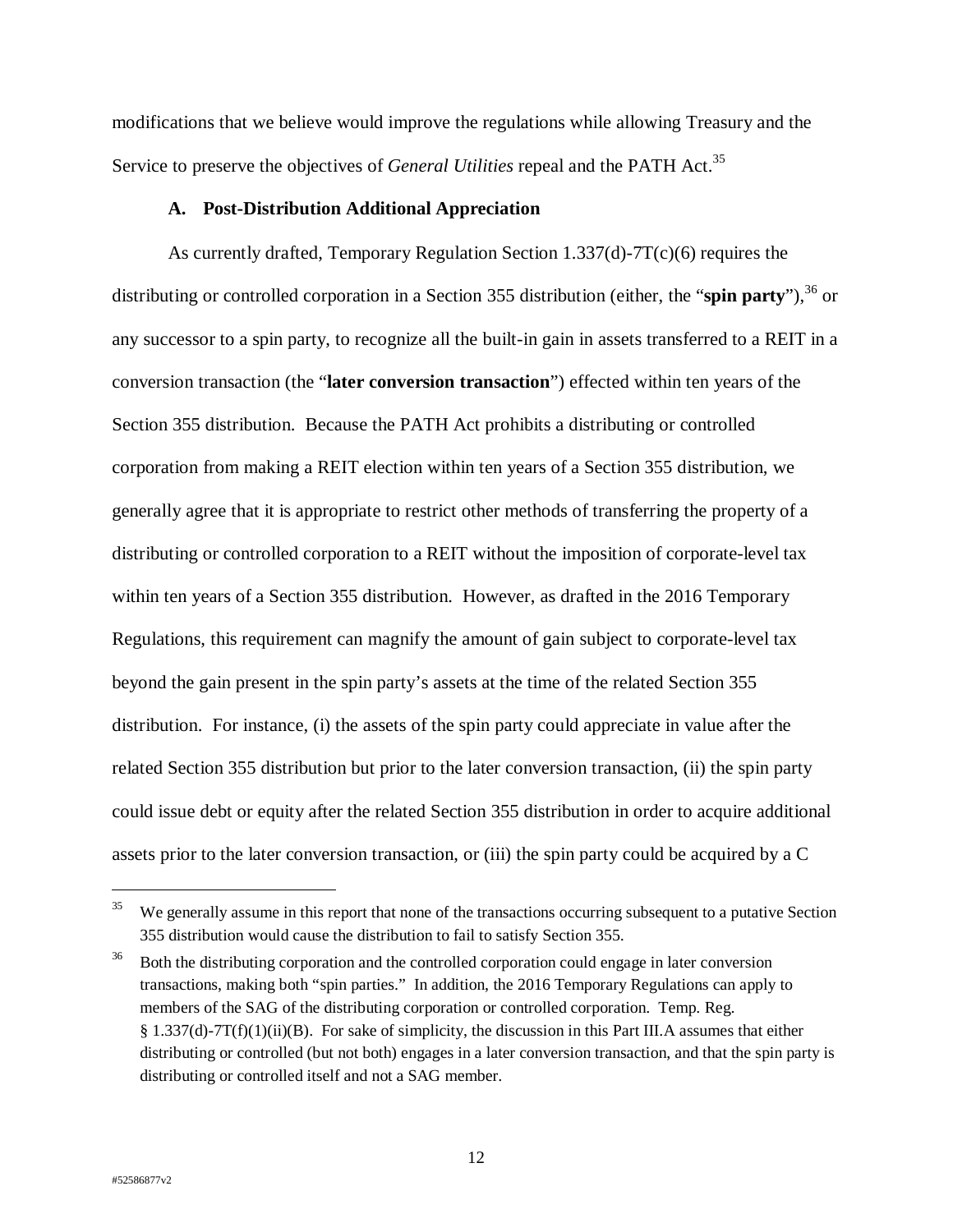corporation in a Section 381 transaction after the related Section 355 distribution but prior to the later conversion transaction, potentially causing that acquiror to be treated as a successor of the spin party and denying Section 1374 treatment to that acquiror's assets if the acquiror engages in a later conversion transaction.<sup>37</sup>

We have considered several possible approaches, described below, that the 2016 Temporary Regulations could take in these situations. On balance, we recommend that the regulations adopt an approach that limits the amount of corporate-level gain subject to recognition at the time of a spin party's later conversion transaction to the built-in gain existing as of the date of the related Section 355 distribution in the spin party's assets held at the time of the related Section 355 distribution.<sup>38</sup> We believe that this recommendation is in accord with the

As described below, we acknowledge that in some cases it may be appropriate to apply the same treatment to assets not held at the time of a Section 355 distribution if those assets are received in exchange for assets held at the time of the Section 355 distribution in a tax-free carryover basis transaction ("**successor assets**"). As mentioned above, the 2016 Temporary Regulations propose an analogous change to the definition of "converted property" under Treasury Regulation Section 1.337(d)-7. *See* Prop. Reg. § 1.337(d)-7(a)(2)(vii); *see also* Section 1374(d)(6) (treating an asset the basis of which is determined, in whole or in part, by reference to the basis of an asset subject to Section 1374 treatment as subject to Section 1374 treatment itself).

<sup>&</sup>lt;sup>37</sup> Temporary Regulation Section 1.337(d)-7T(b)(4), which addresses conversions prior to a Section 355 distribution, can also require corporate-level gain recognition in arguably inappropriate scenarios. Consider the following example. In Year 1, corporation R1 elects REIT status, and its assets become subject to Section 1374 treatment. In Year 2, unrelated REIT R2, which also holds some assets subject to Section 1374 treatment, acquires R1 in a Section 368(a)(1)(A) reorganization. In Year 3, R2 contributes some of its assets (not acquired from R1) to a controlled corporation and distributes the stock of controlled in a distribution intended to qualify under Sections 355 and  $368(a)(1)(D)$ , with controlled immediately electing REIT status. In Year 4, controlled inadvertently loses REIT status. Because controlled did not retain REIT status for two years after the distribution, the distribution is not described in Temporary Regulation Section 1.337(d)-7T(f)(3)(i). Temporary Regulation Section 1.337(d)-7T(b)(4) would presumably apply to R2 because of its participation in a Section 355 distribution within ten years of a conversion transaction and would require R2 to recognize its built-in C corporation gain in all of its assets subject to Section 1374 treatment, including the R1 assets involved in the initial conversion. Because the assets of R1 remain in a single company and have not been separated by a Section 355 distribution, it is not clear why the 2016 Temporary Regulations should deny Section 1374 treatment to those assets.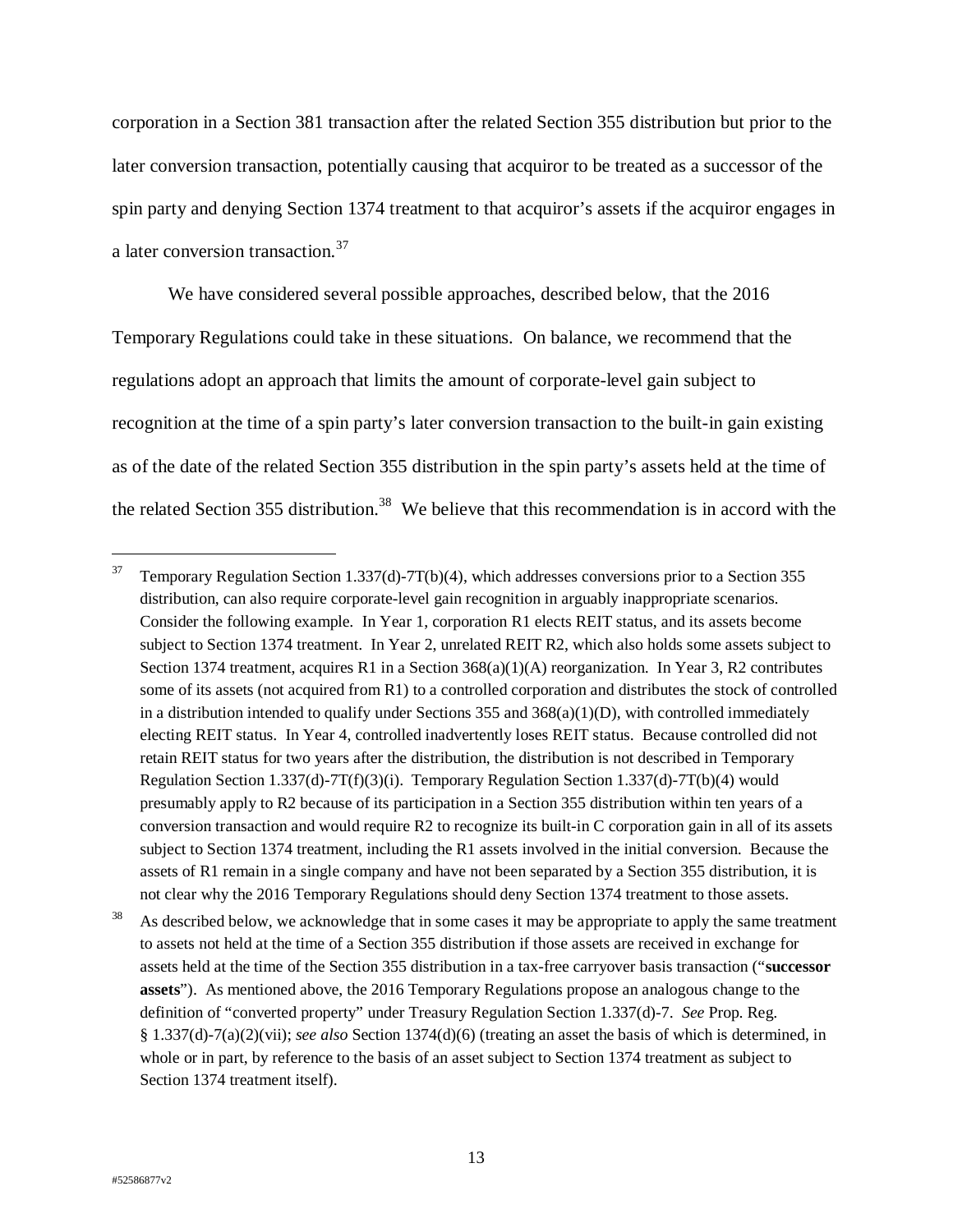concerns and potential revisions described in the Treasury Report.<sup>39</sup> In addition, because of the complexity of the 2016 Temporary Regulations, including by virtue of the inclusion of predecessor and successor rules, it would be helpful if the government added several examples illustrating the application of the regulations.  $40$ 

## 1. *Current Approach*

The approach adopted in the 2016 Temporary Regulations (the "**Current Approach**") requires recognition of all the built-in gain in all the assets held by the spin party (or its successor) at the time of the later conversion transaction regardless of when or how those assets were acquired. The government presumably selected this approach because it is relatively simple to apply and does not appear to require that the spin party engage in any additional valuations of its assets (presumably, because the spin party's assets would otherwise become subject to Section 1374 treatment, one of the parties to the conversion transaction would already need to value the spin party's transferred assets as of that time). On the other hand, this approach can lead to situations in which there is only a very small built-in gain existing at the time of the Section 355 distribution but a much larger built-in gain required to be recognized at the time of a later conversion transaction.

 $39$  Specifically, the Treasury Report stated that the 2016 Temporary Regulations require excessive gain recognition when a smaller corporation that was party to a Section 355 distribution merges into a larger corporation in a tax-free reorganization and the larger corporation makes a REIT election following such distribution, and indicated that the government was considering potential revisions to the regulations that would "substantially reduce the immediately taxed gain of the larger corporation by limiting gain recognition to the assets of the smaller corporation." Treasury Report, at 9. We believe that this concern is essentially the same concern as that described in Part III.A of this report, and that our recommended approach, described in Part III.A.2 below, would achieve the result contemplated by the Treasury Report.

<sup>&</sup>lt;sup>40</sup> We note by way of comparison that the temporary regulations on predecessors and successors under Section 355(e) (the "**-8T Regulations**") include 11 examples. *See* Temp. Reg. § 1.355-8T(h).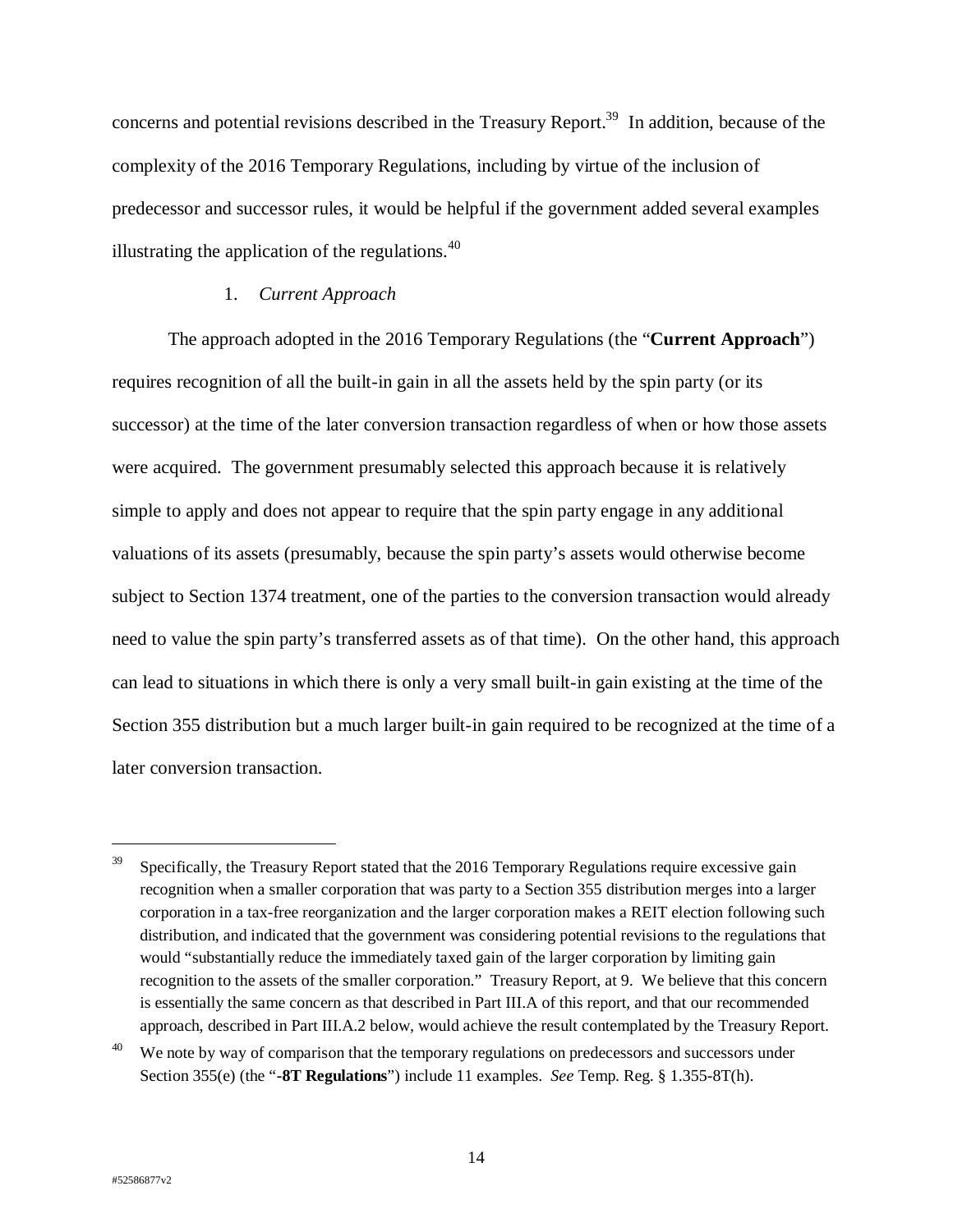For example, assume that a distributing corporation D spins off a controlled corporation C in a Section 355 distribution, and C (or its successor) subsequently either holds additional assets not involved in the distribution, $41$  and/or the assets held at the time of the distribution thereafter appreciate in value. It is not clear how the denial of Section 1374 treatment to this additional appreciation, which holds no connection to the related Section 355 distribution, addresses the concerns listed in the preamble to the 2016 Temporary Regulations: (i) use of Section 355 to separate REIT-qualifying assets that subsequently become property of a REIT and (ii) avoidance of the PATH Act. Requiring corporate-level gain recognition with respect to all additional appreciation also significantly limits the longstanding policy of allowing Section 1374 treatment for C corporation assets transferred to REITs. Finally, such a result is arguably inequitable, especially if an acquisition of C is followed by one or more acquisition(s) of C's  $acquire(s)$ , leaving the final acquiror with only an attenuated connection to C.

### 2. *Recommended Spin-Focused Approach*

Because the Current Approach may cause inappropriate overinclusions of gain and may abridge to an inappropriate degree the longstanding policy of allowing REITs to receive Section 1374 treatment for assets acquired from C corporations, we recommend that Treasury and the

 $\overline{a}$ 

<sup>&</sup>lt;sup>41</sup> As mentioned above, additional assets could become relevant in several different ways. For instance, C or its successor could obtain debt or equity financing and use the proceeds to acquire additional assets, or C could issue its own equity as consideration in an acquisition. At the time of C's (or its successor's) later conversion transaction, Temporary Regulation Section 1.337(d)-7T(c)(6) would require recognition of the built-in gain in all of these assets. In the alternative (or additionally), C could merge with a larger acquiror A in a transaction qualifying as a Section 368(a)(1)(A) reorganization. Under Section 381, A would succeed to and take into account C's tax items. Accordingly, Temporary Regulation Section 1.337(d)-7T(f)(2) would treat A as the successor of C, and any reference in Temporary Regulation Section 1.337(d)-7T(f) that applied to C would also apply to A. If A subsequently engaged in a later conversion transaction, the 2016 Temporary Regulations would require A, as C's successor, to recognize the built-in gain in all of its converted property. Temp. Reg. § 1.337(d)-7T(c)(6). *See* Part III.F, *infra* (discussing overlap between Section  $856(c)(8)$  and Temporary Regulation Section 1.337(d)-7T(f)).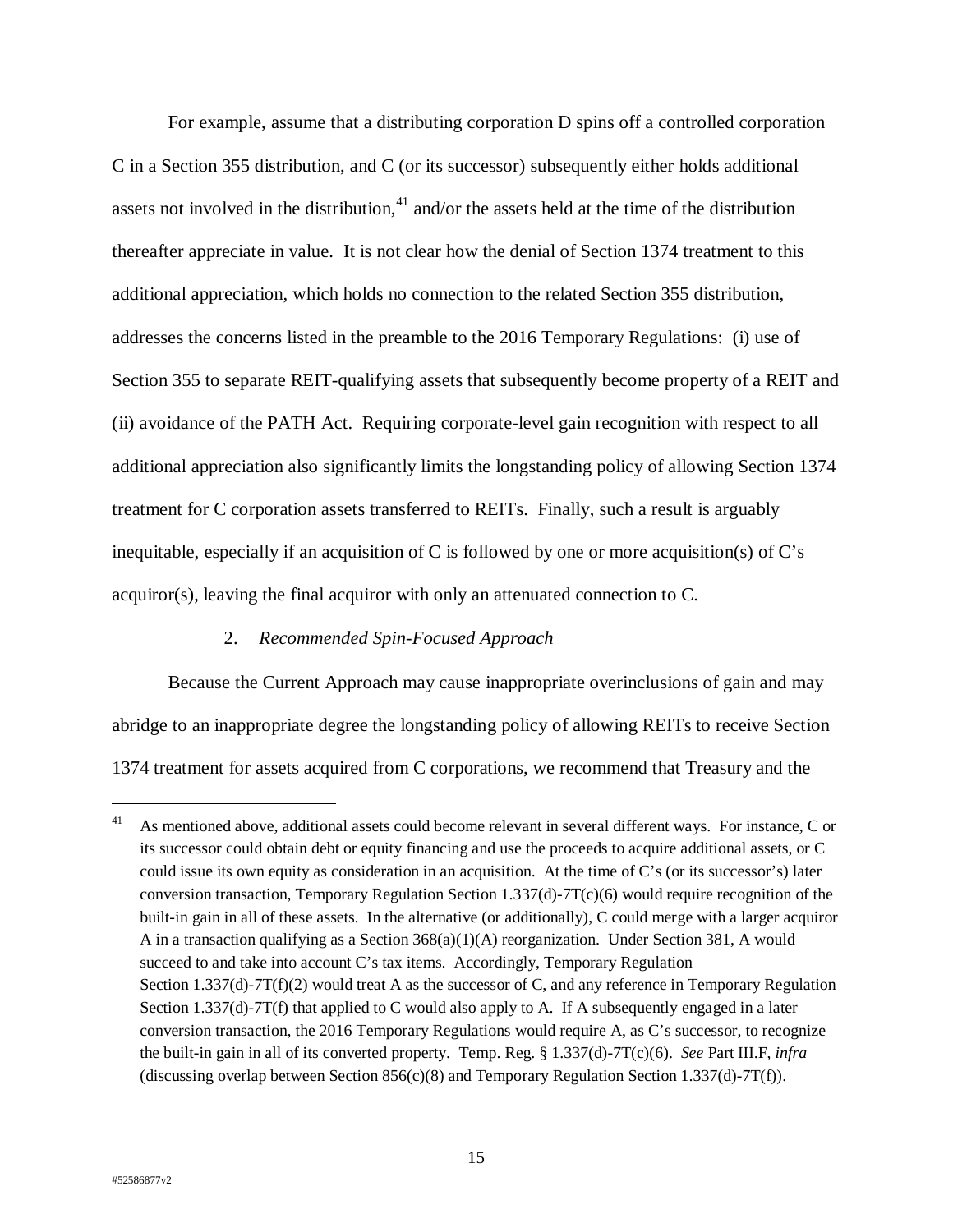Service adopt a different approach (the "**Spin-Focused Approach**"). The Spin-Focused Approach would limit the amount of gain recognized under Temporary Regulation Section 1.337(d)-7T(c)(6) to the gain in the spin party's assets at the time of the related Section 355 distribution and would disregard for purposes of the deemed sale election any future appreciation in those assets, and any future acquisition of other assets or of the spin party, that occurs prior to the later conversion transaction. If challenged, the taxpayer, of course, would have the burden of demonstrating an accurate valuation of assets held at the time of the related Section 355 distribution as well as an accurate tracing of those assets. If the taxpayer could not meet this burden of proof on audit (or elected not to perform any valuation or keep records, perhaps to save on expenses), we believe that the government could reasonably apply the Current Approach and treat all of the assets of the spin party (or its successor) as subject to corporate-level gain recognition based on their values at the time of the later conversion transaction.

Under the Spin-Focused Approach, if the amount of built-in gain in the spin party's assets declined between the date of the related Section 355 distribution and the later conversion date (*e.g.*, a wasting asset), the spin party would recognize only the amount of built-in gain that exists at the time of the later conversion transaction.<sup>42</sup> In addition, where a spin party disposed

 $\overline{a}$ 

<sup>&</sup>lt;sup>42</sup> Put differently, under the Spin-Focused Approach, a spin party could recognize no more built-in gain than the lesser of (i) its built-in gain at the time of the related Section 355 distribution in its assets held at that time (and, potentially, successor assets thereof) and (ii) its built-in gain at the time of the later conversion transaction in its assets held at the time of the related Section 355 distribution (and, potentially, successor assets thereof). For example, assume that a distributing corporation spun off a controlled corporation C in a Section 355 distribution, and C held, among other assets, asset A1 with a built-in gain of \$50 at the time of the spinoff. Shortly after the spinoff, at a time when the value of A1 had declined in value so that it had only a \$20 built-in gain, C merged into a REIT acquiror in a transaction qualifying as a Section 368(a)(1)(A) reorganization. Under the Spin-Focused Approach, upon its deemed sale election, C would recognize \$20 (not \$50) of built-in gain on A1's deemed sale. We also considered whether it would be more appropriate to require C in a fact pattern like this one to recognize the entire \$50 of built-in gain in existence at the time of the spinoff, but ultimately decided against that idea. We believe that the limitation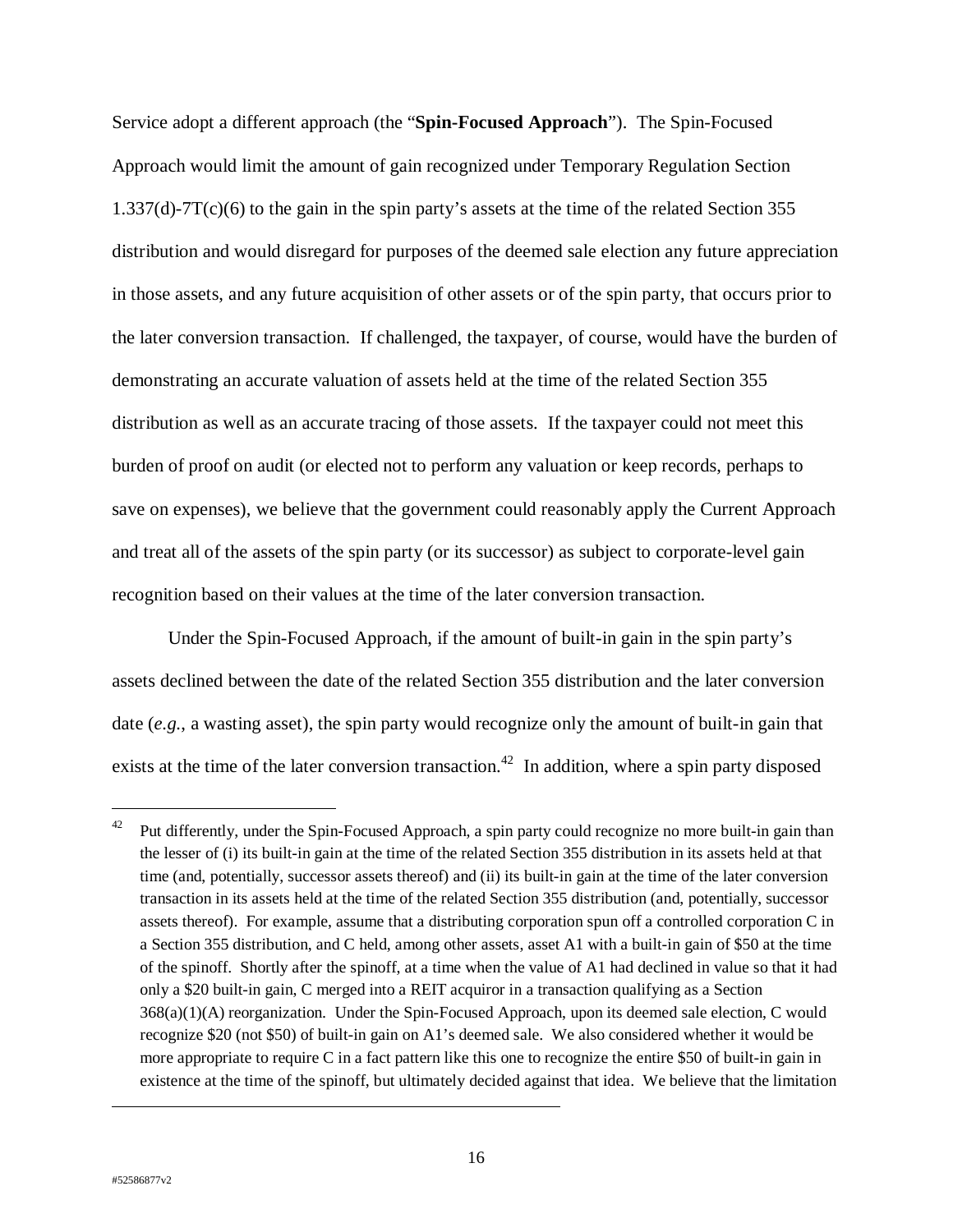of an asset held at the time of the related Section 355 distribution in a taxable transaction prior to the later conversion transaction, the Spin-Focused Approach would limit the amount of gain subject to corporate-level recognition to the built-in gain measured at the time of the disposition, and no further tracing would be required.<sup>43</sup> In all cases, the Spin-Focused Approach would track built-in gain on an asset-by-asset basis.<sup>44</sup>

This approach presents several advantages over the Current Approach. Because no amount of additional appreciation would become subject to corporate-level gain recognition, the Spin-Focused Approach would eliminate the inappropriate magnification of gain that may occur under the Current Approach. For instance, if a distributing corporation spun off a controlled corporation C in a Section 355 distribution, and C later merged into a much larger acquiror A, and then A merged into a REIT acquiror that held other assets subject to Section 1374 treatment, the Spin-Focused Approach would limit the amount of gain subject to corporate-level recognition under Temporary Regulation Section 1.337(d)-7T(c)(6) to the gain present in C's

described here is appropriate because appreciation occurring after a spinoff does not implicate *General Utilities* repeal.

<sup>&</sup>lt;sup>43</sup> For instance, if C held asset X with \$10 of built-in gain at the time of C's related Section 355 distribution, X declined in value by \$5 after the distribution, and C sold X for a \$5 gain, C would recognize \$5 of gain (not the \$10 of built-in gain in X at the time of C's distribution). If, by contrast, a spin party exchanged an asset held at the time of a related Section 355 distribution in a tax-free carryover basis transaction prior to its later conversion transaction, we recognize that it may be appropriate for the successor asset(s) received in exchange to become subject to later corporate-level gain recognition.

<sup>&</sup>lt;sup>44</sup> For example, assume that a controlled corporation C held assets Y1, Y2 and Y3 at the time of a Section 355 distribution, each of which had \$10 of built-in gain. After the distribution, C sold Y1 and recognized \$10 of gain. Subsequently, Y2 and Y3 each appreciated by \$5 and therefore each held \$15 in built-in gain. Then, within ten years of the Section 355 distribution, C merged into a REIT acquiror. Because the Spin-Focused Approach would track built-in gain on an asset-by-asset basis, only \$20 of built-in gain in Y2 and Y3 (\$10 of built-in gain in Y2 and \$10 of built-in gain in Y3, existing in each case at the time of C's Section 355 distribution) would be subject to corporate-level recognition at the time of the later merger, rather than the \$30 of built-in gain present in all of C's assets (including Y3) at the time of the Section 355 distribution.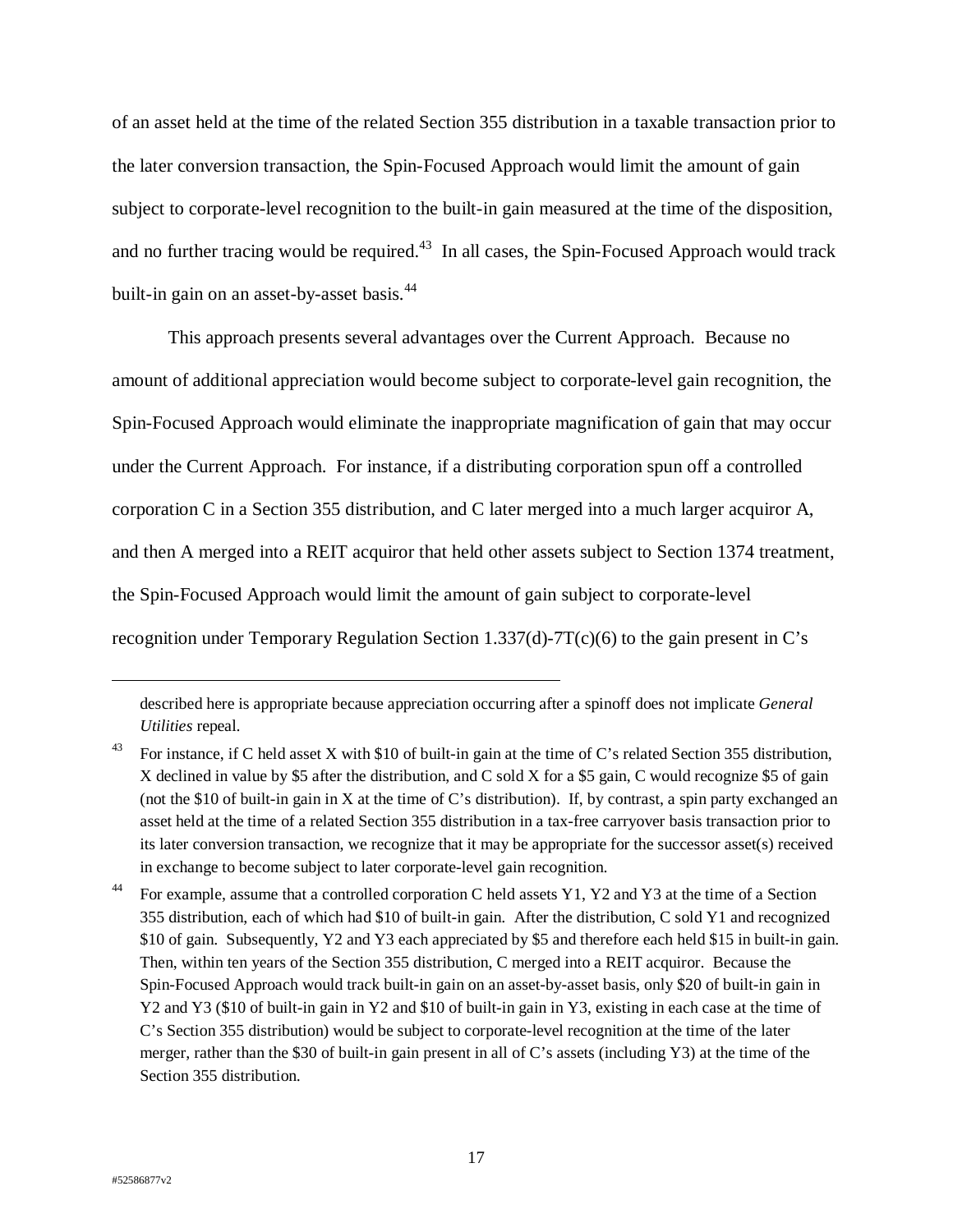assets held at the time of C's distribution. A's assets would be eligible for Section 1374 treatment, and the REIT acquiror's other Section 1374 assets would retain that treatment.<sup>45</sup>

The Spin-Focused Approach would confine the application of the 2016 Temporary Regulations to assets with a clear connection to a related Section 355 distribution. Indeed, it is not clear why other assets involved in a later conversion transaction should be subject to the regulations. Focusing the 2016 Temporary Regulations only on assets involved in a related Section 355 distribution matches the regulations' focus with the clear congressional focus on avoidance of *General Utilities* repeal through the use of Section 355 and REITs, as evidenced in the PATH Act.

The Spin-Focused Approach has drawbacks, however. It would require distributing and controlled corporations to value each of their assets as of the time of a Section 355 distribution and to keep records of these valuations in case a later conversion transaction occurred.<sup>46</sup> It could be difficult and time-consuming for taxpayers to undertake such a detailed valuation. In addition, it could be difficult for the government to confirm the accuracy of the valuation when

<sup>&</sup>lt;sup>45</sup> This approach may also find support in the gain limitation rules contained in the -8T Regulations. For Section 355(e) purposes, the government generally concluded that it was inappropriate to require a distributing corporation to recognize all the built-in gain in its controlled corporation stock if a 50% or greater acquisition occurred with respect to (i) a predecessor of distributing but not distributing itself (or any other predecessor) or (ii) distributing but not the predecessor(s) of distributing. *See* Temp. Reg. § 1.355-8T(e)(2)-(3). *See also* NEW YORK STATE BAR ASSOCIATION TAX SECTION, REPORT ON TEMPORARY REGULATIONS DEALING WITH "PREDECESSORS" AND "SUCCESSORS" UNDER SECTION 355(e) (Rep. No. 1370, June 1, 2017), *reprinted in* 2017 TNT 105-27 (June 2, 2017) (discussing the -8T Regulations) [hereinafter *-8T Report*].

<sup>&</sup>lt;sup>46</sup> Because either distributing or controlled (or both, or any SAG member of either) could engage in conversion transactions after the related Section 355 distribution, both corporations would need to value all of their assets. In addition, a whole-company valuation would not suffice because, under the Spin-Focused approach, it would be necessary to track the built-in gain in each asset in case of a separate transfer.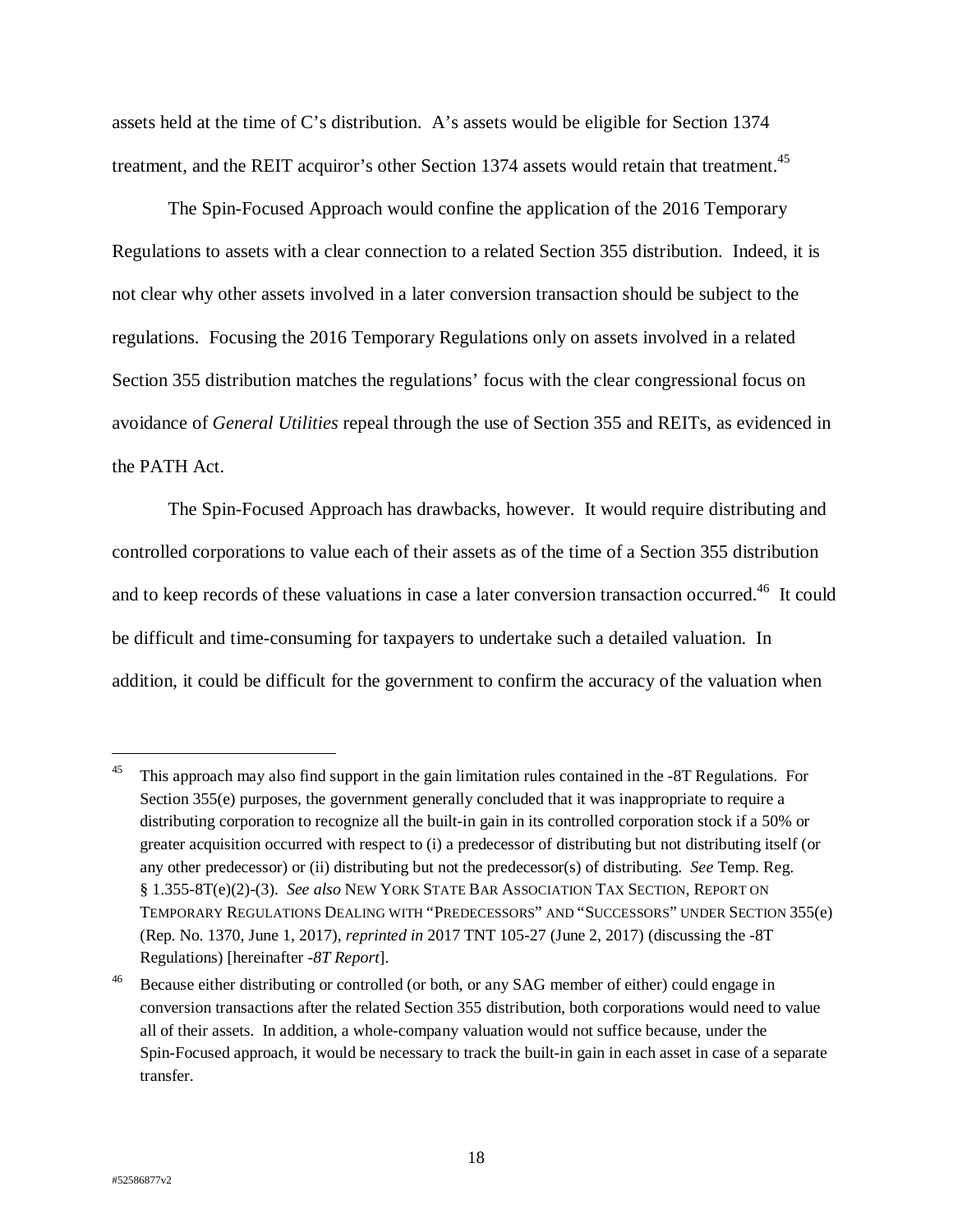assessing whether the amount realized upon a later disposition of the assets was attributable to built-in gain at the time of the distribution or subsequent appreciation.

In addition to the above valuation concerns, the Spin-Focused Approach generally would require taxpayers that engage in Section 355 distributions to trace assets held at the time of the distribution, possibly including successor assets, which might be only partially subject to the 2016 Temporary Regulations.<sup>47</sup> These complex and burdensome new requirements raise administrability concerns and may be objectionable given Executive Order 13789's focus on reducing complexity and taxpayer burdens in Treasury regulations and the 2016 Temporary Regulations' inclusion in Notice 2017-38.

Despite these drawbacks, we believe that, on balance, the Spin-Focused Approach would improve the 2016 Temporary Regulations and would address many of the instances of overreaching for which the regulations have received criticism. Accordingly, we recommend that Treasury and the Service amend the 2016 Temporary Regulations to incorporate the Spin-Focused Approach.

#### 3. *Intermediate Approach*

We also considered whether it might be possible to adopt an intermediate approach that would address some of the issues with the Current Approach, but would not require the complex valuation regime necessary under the Spin-Focused Approach. In particular, we considered whether the 2016 Temporary Regulations could require the spin party (or its successor) to recognize built-in gain measured as of the time of the later conversion transaction, but only with

 $\overline{a}$ 

<sup>&</sup>lt;sup>47</sup> We recognize that, while burdensome, the tracing of assets is already an inherent part of Section 1374 treatment for C corporation assets acquired by a REIT as well as of determining net unrealized built-in gain (or loss) under Section 382(h) for a corporation that has experienced an ownership change. *See* Notice 2003-65, 2003-2 C.B. 747 (discussing "1374 approach" and "338 approach" under Section 382(h)).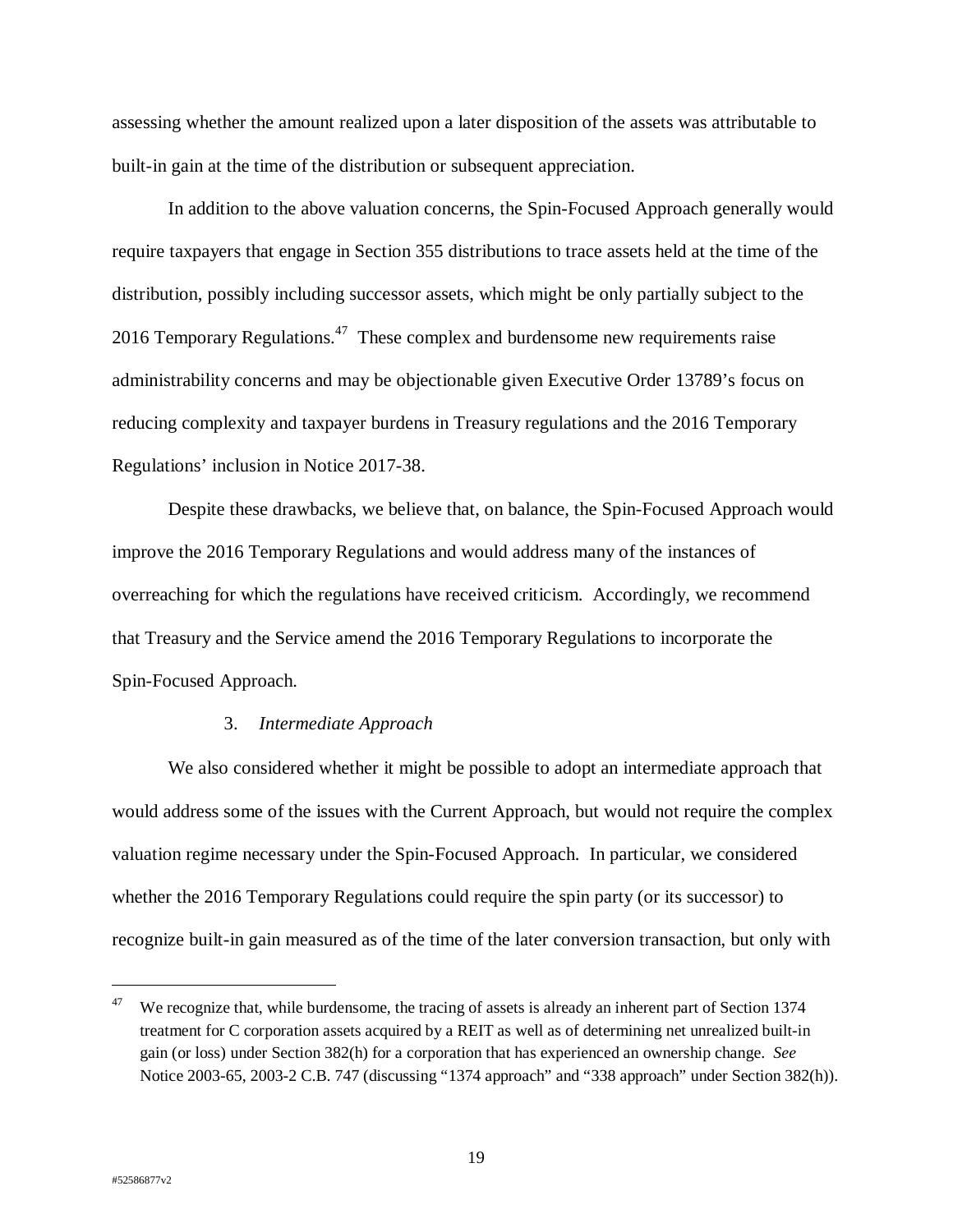respect to assets of the spin party held at the time of the related Section 355 distribution (and, potentially, any successor assets) (the "**Intermediate Approach**").<sup>48</sup> This approach would also place the burden of proof in valuing and tracing assets on the taxpayer and would follow the Spin-Focused Approach with respect to assets that decline in value after a related Section 355 distribution as well as assets disposed of prior to a later conversion transaction.<sup>49</sup>

Because the Intermediate Approach would require recognition of built-in gain measured as of the time of the later conversion transaction, a distributing corporation or controlled corporation would not need to conduct an asset-by-asset valuation as of the time of a related Section 355 distribution, and the government would not need to audit any such valuations. However, distributing corporations and controlled corporations would nonetheless need to trace their assets held as of the date of a Section 355 distribution as they would under the Spin-Focused Approach.

The Intermediate Approach would eliminate some of the inappropriate gain magnification scenarios caused by the Current Approach. For instance, if a controlled corporation C merged into a much larger acquiror A, and then A merged into a REIT acquiror, the Intermediate Approach would require gain recognition only with respect to assets held by C at the time of its Section 355 distribution and would prevent the assets of A and the REIT acquiror from becoming subject to the 2016 Temporary Regulations. However, the Intermediate Approach would require recognition of post-distribution appreciation in C's assets held at the

<sup>48</sup> As with the Spin-Focused Approach, the gain limitation provisions in Temporary Regulation Section 1.355-8T(e)(2)-(3) arguably support the Intermediate Approach.

<sup>49</sup> *See supra* notes 42 and 43.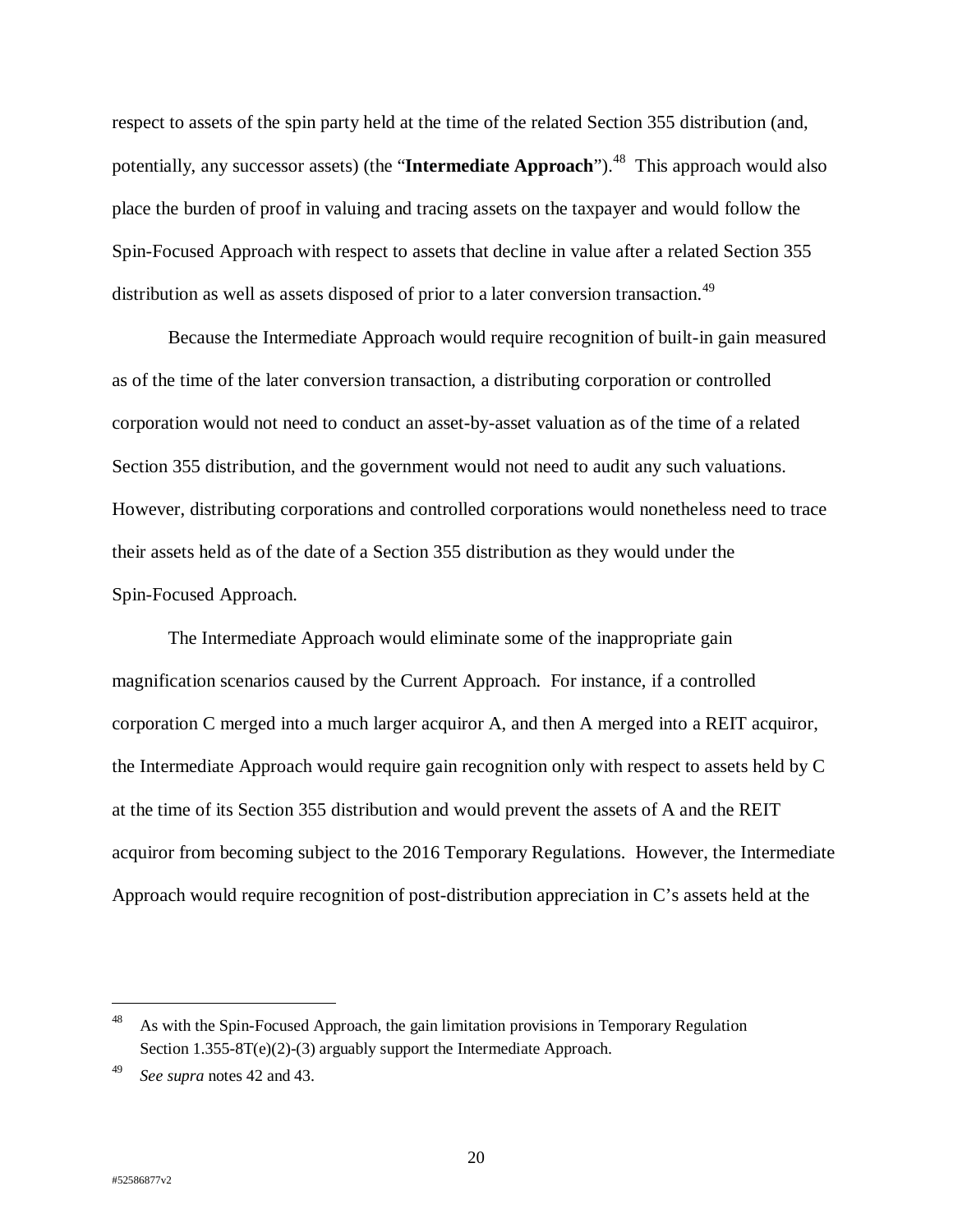time of the distribution, which is inappropriate and which leaves unclear the underlying principle behind the Intermediate Approach.<sup>50</sup>

The Intermediate Approach would also treat certain economically similar situations differently. For instance, if a controlled corporation held an asset worth \$10 with a \$0 basis at the time of a related Section 355 distribution and the asset appreciated in value to \$20 by the time of controlled's later conversion transaction, all of the \$20 in built-in gain would be subject to corporate-level tax under Temporary Regulation Section 1.337(d)-7T(c)(6). However, if the controlled corporation sold the asset soon after the related Section 355 distribution, recognized \$10 of gain, and then purchased a similar asset, the similar asset's subsequent \$10 appreciation would be eligible for Section 1374 treatment after the later conversion transaction (and the taxpayer, therefore, could potentially avoid corporate-level tax on the similar asset's gain).

We do not recommend the Intermediate Approach because it lacks the clear principle of the Spin-Focused Approach, may retain some of the inappropriate outcomes of the Current Approach, and nonetheless seems likely to introduce additional complexity into the 2016 Temporary Regulations.<sup>51</sup>

 $\overline{a}$ 

 $\overline{a}$ 

 $50$  We do note the government's specific concern, expressed in the preamble to the 2016 Temporary Regulations, with taxpayers separating appreciated property through Section 355 and then transferring the property to a REIT that receives the benefits of untaxed appreciation in the property through increased rents. *2016 Temporary Regulations*, 81 Fed. Reg. at 36,795-96. However, this concern does not apply to post-distribution appreciation, because the element of separation through Section 355 is missing – the taxpayer has made no attempt to separate the assets experiencing post-distribution appreciation from its other assets.

<sup>&</sup>lt;sup>51</sup> We also considered the possibility of other alternatives to the Current Approach. For example, we considered whether the 2016 Temporary Regulations should include a "plan"-based limitation similar to that found in Section 355(e), so that a Spin-Conversion Nexus would include only later conversion transactions occurring as part of the same plan as the related Section 355 distribution. However, Congress did not include this limitation in Section 337(d) or the relevant provisions of the PATH Act, and we generally believe that other portions of the Code, such as Section 355(e) and the Section 707 "disguised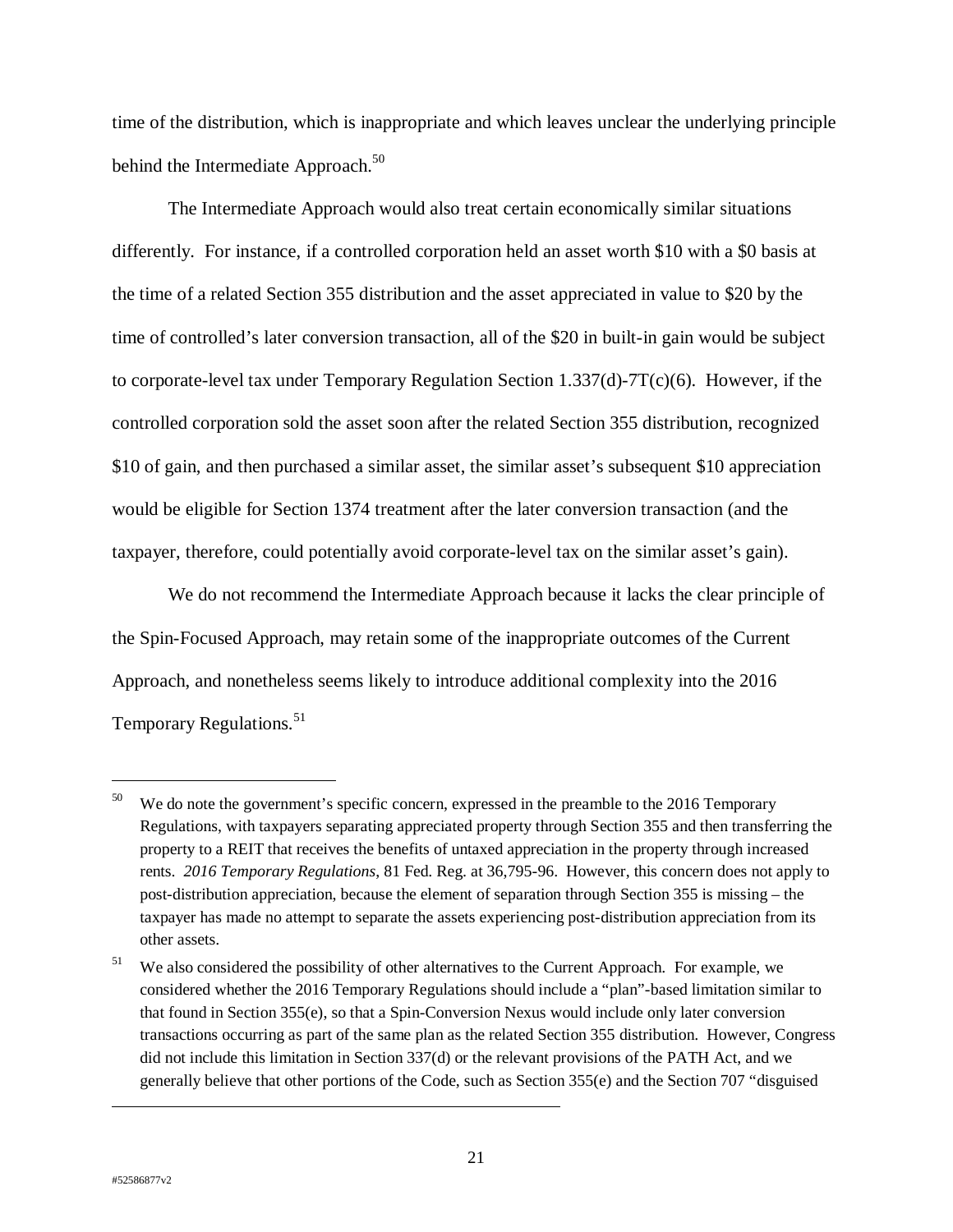#### **B. Certain Wholly Internal Distributions**

We suggest that the government consider exempting certain wholly internal distributions from treatment as related Section 355 distributions and from inclusion as part of a Spin-Conversion Nexus. For this purpose, a "wholly internal distribution" could be defined as a Section 355 distribution from one member of an affiliated group (as defined in Section 1504(a), without regard to Section 1504(b)) to another member of the group, not effected in connection with an external distribution or other transfer of assets outside the group, after which, within ten years of the distribution, the group's C corporation parent elects REIT status. For instance, assume that corporation A wholly owns corporation B, B wholly owns corporation C, and B distributes all of C's stock to A in a Section 355 distribution. If, within ten years of the Section 355 distribution, A converts to a REIT, and B and C become disregarded qualified REIT subsidiaries (" $QRSS$ ") in deemed Section 332 liquidations,<sup>52</sup> the 2016 Temporary Regulations appear to treat the deemed liquidations of B and C as later conversion transactions involving spin parties, and Temporary Regulation Section 1.337(d)-7T(c)(6) would appear to require B and C to recognize all the built-in gain in the assets transferred to  $A<sup>53</sup>$ . We think that this narrow category

 $\overline{a}$ 

 $\overline{a}$ 

sale" rules, are by their terms more susceptible to policing through a plan-based limitation. Accordingly, we do not recommend any plan-based limitation to Treasury Regulation Section 1.337(d)-7T(c)(6).

<sup>52</sup> *See*, *e.g.*, Priv. Ltr. Rul. 2013-45-021 (Nov. 15, 2013). Either B or C (or both) could become a TRS instead, and accordingly would not be involved automatically in a later conversion transaction. However, as long as one of the two corporations (or their successors) transferred assets to A in a later conversion transaction, Temporary Regulation Section 1.337(d)-7T(c)(6) would appear to apply. The exemption recommended above should apply regardless of whether a parent REIT's subsidiaries become TRSs or ORS<sub>s.</sub>

<sup>53</sup> In addition, because Section 332 liquidations are described in Section 381, A would become the successor to B and C upon their deemed liquidation under Temporary Regulation Section 1.337(d)-7T(f)(2). Under the 2016 Temporary Regulations as currently drafted, A, as the successor of B and C, may be required to recognize the built-in gain in its assets on account of A's conversion to REIT status before A became a successor, because the conversion occurred within ten years after B's distribution of the C stock. This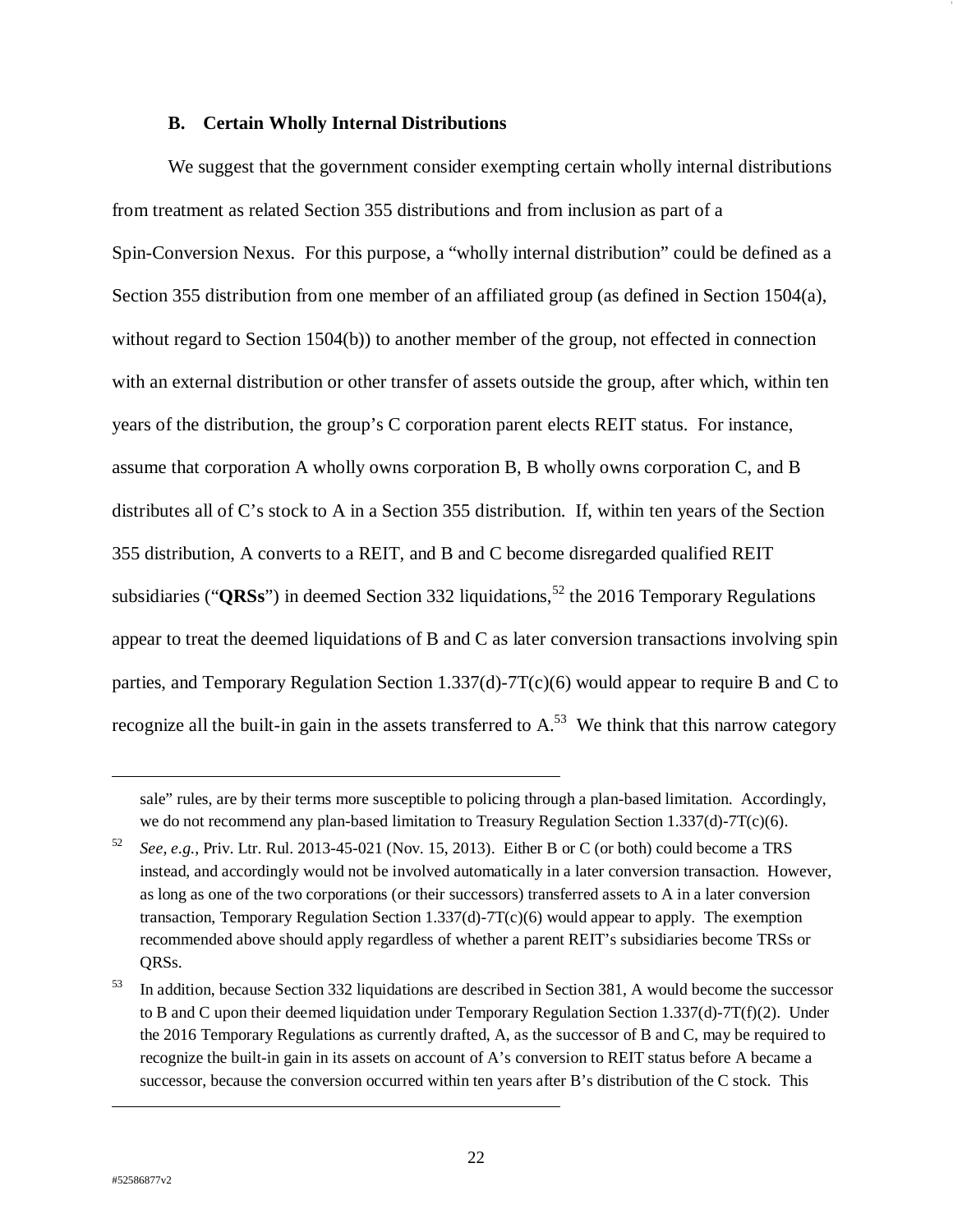of distributions does not achieve the same type of separation of REIT-qualifying and non-qualifying assets as an external distribution and does not implicate the concerns behind the 2016 Temporary Regulations and, therefore, suggest that the government consider an exception in these circumstances.

## **C. Scope of Successor & Predecessor Rules**

The 2016 Temporary Regulations do not define "predecessors" and "successors" for purposes of Temporary Regulation Section 1.337(d)-7T(f). Subsection (f)(2) thereof provides that the terms "include corporations which succeed to and take into account items described in section 381(c) of the distributing corporation or the controlled corporation, and corporations having such items to which the distributing corporation or the controlled corporation succeeded and took into account." Because the definitions of these terms significantly affect the scope of the 2016 Temporary Regulations, we recommend that Temporary Regulation Section 1.337(d)-7T(f)(2) clarify the definitions of "predecessors" and "successors."

The -8T Regulations may present a helpful point of comparison. In relevant part, those regulations define a successor to the distributing corporation or controlled corporation as a corporation that receives a transfer of property in a Section 381 transaction,<sup>54</sup> and a predecessor to the controlled corporation as a corporation that transfers property to the controlled corporation

example also demonstrates how applying the 2016 Temporary Regulations to these types of internal distributions may pose a trap for the unwary. If the steps described above were reversed, and A instead converted to REIT status as a first step, B's subsequent distribution of C's stock at a point in time when B and C were QRSs generally would be disregarded.

<sup>54</sup> Temp. Reg. § 1.355-8T(c)(2)(i).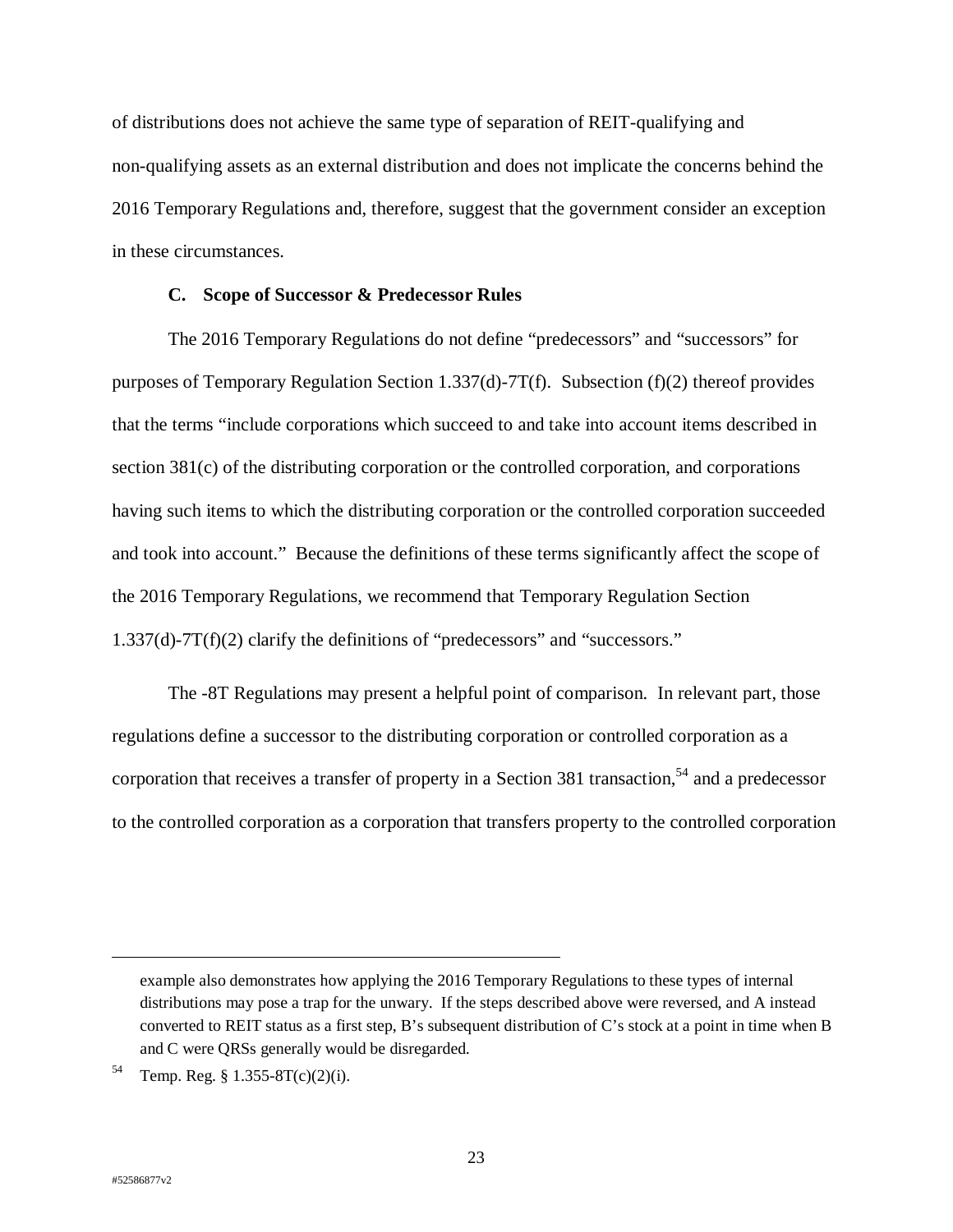in a Section 381 transaction.<sup>55</sup> For purposes of determining if a corporation is a predecessor of a distributing corporation, those regulations also look beyond Section 381 transactions to certain other transactions in which property is transferred to a distributing corporation and the built-in gain in the transferred property is not recognized in full.<sup>56</sup>

We have previously acknowledged that it may be appropriate, in the context of Section 355(e), to consider some corporations that transfer assets to a distributing corporation in transactions not described in Section 381 to be predecessors of that distributing corporation.<sup>57</sup> Nevertheless, we have also argued that the definition of a predecessor of the distributing corporation in the -8T Regulations may be overbroad in certain respects, and have suggested limiting the definition to transactions in which a potential predecessor becomes a member of the distributing corporation's affiliated group (defined without regard to Section 1504(b)) and making certain other clarifications.<sup>58</sup>

If the government concludes that limiting predecessors and successors to participants in Section 381 transactions does not sufficiently protect the objectives of the 2016 Temporary Regulations, then it might consider requiring that an entity transfer or receive a specified threshold level of assets in order to become a predecessor or successor, respectively.<sup>59</sup> We think

 $\ddot{ }$ 

<sup>&</sup>lt;sup>55</sup> Temp. Reg. § 1.355-8T(c)(1). In addition, this definition considers only Section 381 transactions occurring as part of a cognizable Section 355(e) plan, and applies only for purposes of Temporary Regulation Section 1.355-8T(f). *Id*.

<sup>&</sup>lt;sup>56</sup> Temp. Reg. § 1.355-8T(b)(1)(ii). The regulations also require that the transfer and the failure to recognize all the built-in gain in the transferred property occur as part of a cognizable Section 355(e) plan. *Id*.

<sup>57</sup> *See -8T Report*, at 13-17.

<sup>58</sup> *See id*., at 15-18.

<sup>&</sup>lt;sup>59</sup> Several provisions in the Code and the Treasury regulations determine predecessor or successor status by reference to whether a threshold amount of assets, or a threshold portion of a business, is transferred. *See*,  $e.g.,$  Section  $41(f)(3)(A)$  (credit for increasing research activities); Treas. Reg. § 1.7874-10T(f) (distributions disregarded in determining ownership fraction under inversion rules); Treas. Reg.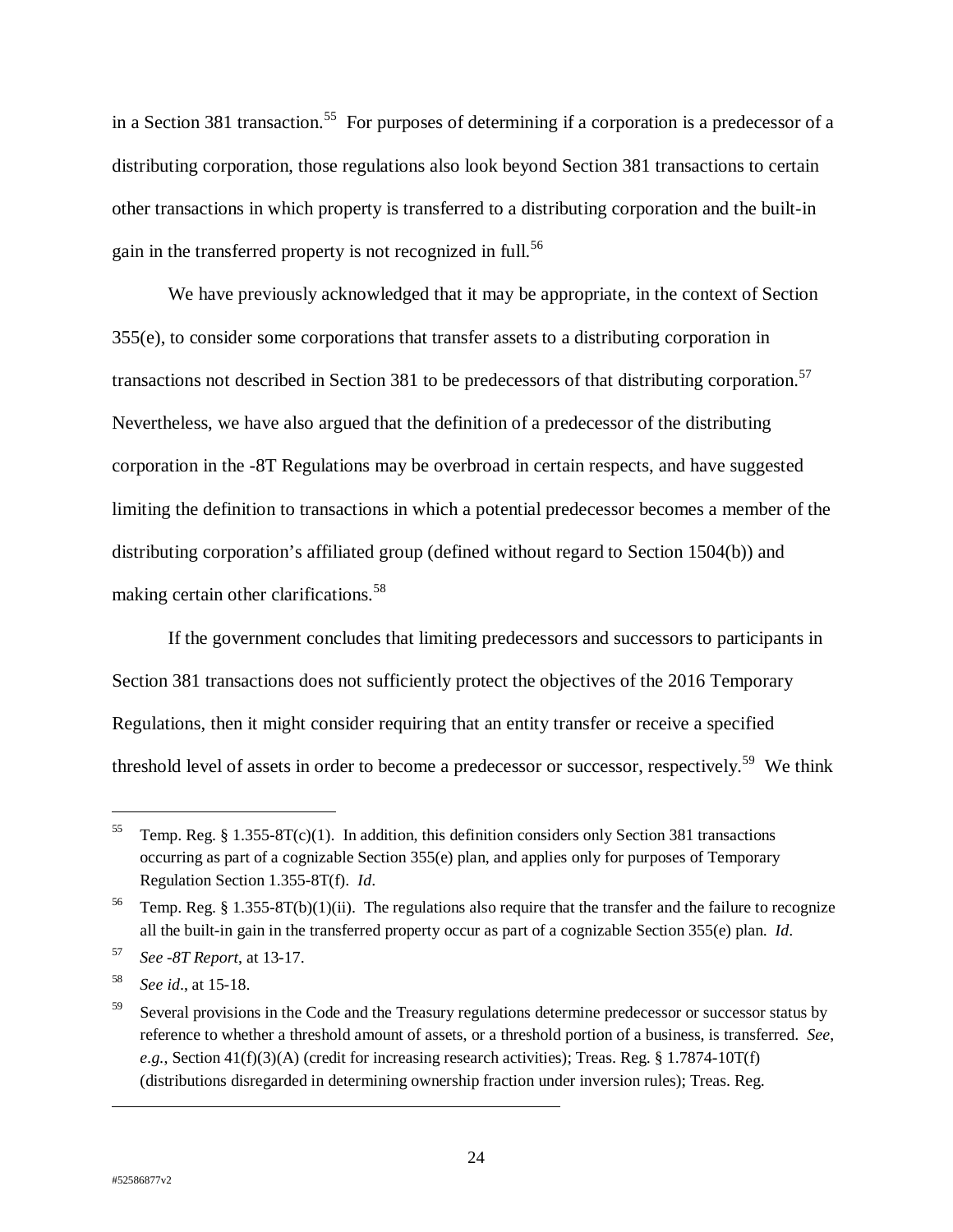that an appropriate limitation or limitation(s) on the definitions of these terms would allow for an adequate balance between preserving the objectives underlying the regulations, on the one hand, and providing taxpayers with certainty regarding which of their assets will be subject to the deemed sale election, on the other. $60$ 

## **D. REIT-REIT Exception**

Under the 2016 Temporary Regulations, a Spin-Conversion Nexus appears to include some distributions for which the REIT-REIT Exception in the PATH Act is available. Temporary Regulation Section 1.337(d)-7T(f)(3)(i) provides that a distribution cannot be part of a Spin-Conversion Nexus if both the distributing and controlled corporations are REITs immediately after the distribution and at all times during the two years thereafter. The REIT-REIT Exception requires only that both distributing and controlled be REITs immediately after the distribution. Thus, a Section 355 distribution in which both distributing and controlled are REITs immediately after the distribution, but in which one or both lose REIT status at some point in the following two-year period, will qualify for the REIT-REIT Exception but may constitute a Spin-Conversion Nexus. The preamble to the 2016 Temporary Regulations does not explain the reason for this discrepancy.

<sup>§ 1.448-2(</sup>d)(3)(i) (nonaccrual-experience method of accounting for certain service providers); Treas. Reg. § 1.585-2(e)(4) (addition to reserve for losses on loans).

 $60$  The government may wish to consider whether it is appropriate to have potentially multiple levels of predecessors and successors, which would add further complexity and increase the already substantial diligence taxpayers will need to undertake when considering conversion transactions and Section 355 distributions in light of the 2016 Temporary Regulations. The government may also wish to consider whether it is appropriate for the 2016 Temporary Regulations to take account of conversion transactions undertaken by a corporation within ten years of a related Section 355 distribution but before that corporation became a successor of the distributing corporation or controlled corporation in the Section 355 distribution; such conversion transactions arguably have a very limited connection to the Section 355 distribution and do not resemble the transactions with which the preamble to the 2016 Temporary Regulations expressed concern.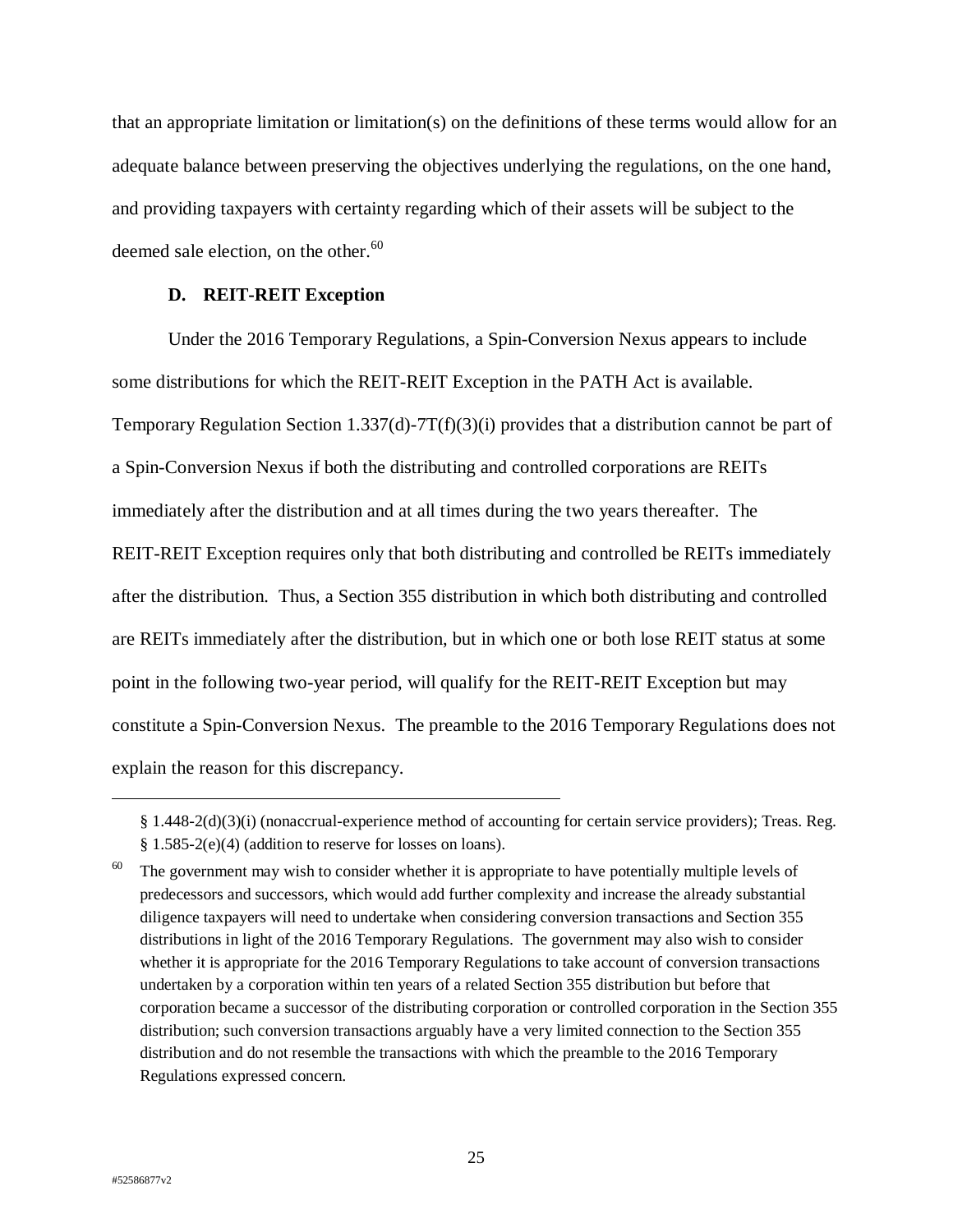In creating the REIT-REIT Exception, Congress allowed a REIT to use a tax-free Section 355 distribution to separate some of its assets, including assets subject to Section 1374 treatment, into a controlled corporation that is (or would become) a REIT. In adopting the additional two-year requirement in Temporary Regulation Section 1.337(d)-7T(f)(3)(i), Treasury and the Service have instead provided that, in some cases, the transaction will result in the imposition of corporate-level tax on the gain in the assets subject to Section 1374 treatment. It is not clear that this regulatory deviation from a very recent expression of congressional intent is appropriate. In addition, we do not see why the small population of REIT-REIT spinoffs in which the distributing corporation and/or the controlled corporation lose REIT status within two years of the distribution should be subject to this additional tax burden in any case. Presumably, many such losses of REIT status will be inadvertent terminations, which already result in a variety of serious tax consequences under the Code.

Accordingly, we recommend that Treasury and the Service either alter Temporary Regulation Section 1.337(d)-7T(f)(3)(i) to exclude any distribution to which the REIT-REIT Exception applies from forming part of a Spin-Conversion Nexus<sup>61</sup> or narrow the discrepancy by exempting situations in which the distributing corporation or the controlled corporation, as applicable, loses REIT status within two years after the distribution and loss of REIT status was not planned at the time of the distribution. $^{62}$ 

 $\ddot{ }$ 

<sup>&</sup>lt;sup>61</sup> A revised Temporary Regulation Section 1.337(d)-7T(f)(3)(i) could mirror the language in Temporary Regulation Section 1.337(d)-7T(f)(3)(ii), which prevents any distribution to which the REIT-TRS Exception applies from forming part of a Spin-Conversion Nexus.

<sup>62</sup> *See* Rev. Proc. 2015-43, § 3.01, 2015-40 I.R.B. 467 (applying a "no plan or intention" standard regarding future termination of RIC or REIT status). If the government incorporated this exception in the 2016 Temporary Regulations, we believe that it would be appropriate for the taxpayer to have the burden of proving that a loss of REIT status was not planned at the time of the Section 355 distribution. A plan-based exception could lead to fact-based disputes between taxpayers and the government, but we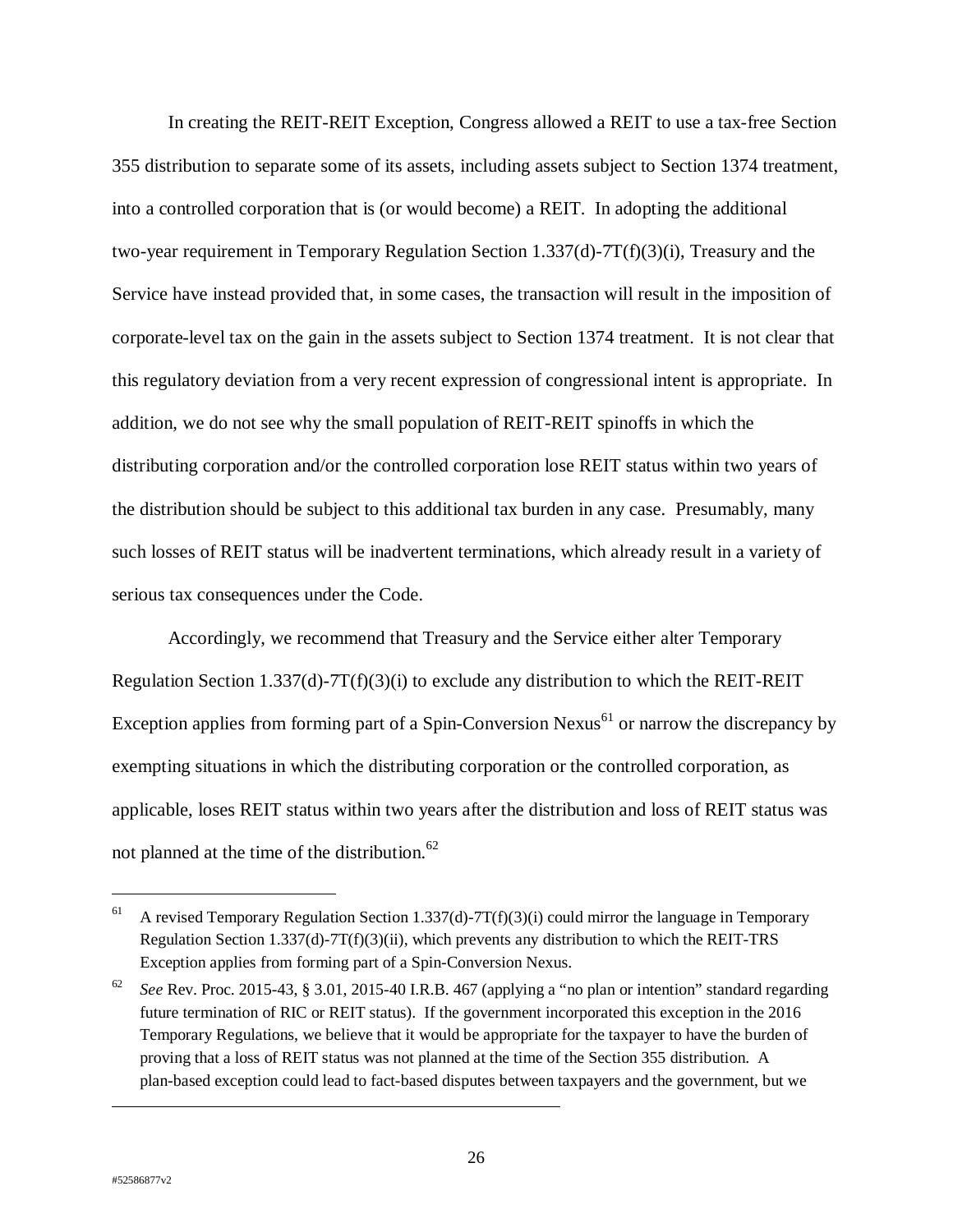#### **E. "Converted Property" Definition in the Proposed Regulations**

As described above, the 2016 Proposed Regulations would change the definition of "converted property" to include, in addition to property of a C corporation that becomes property of a RIC or REIT, "any other property the basis of which is determined, directly or indirectly, in whole or in part, by reference to the basis of the property owned by a C corporation that becomes the property of a RIC or a REIT."63 We generally agree with the statement in the preamble to the 2016 Proposed Regulations that such other property presents *General Utilities* repeal issues similar to those with respect to property of a C corporation that becomes property of a RIC or REIT. However, we recommend an appropriate change, such as inserting the words "of a RIC or REIT" after "any other property," to clarify that converted property does not include property held by other corporations (*e.g.*, property of a C corporation that became the property of a REIT and was later contributed by the REIT to its TRS in a Section 351 exchange).<sup>64</sup>

expect that many taxpayers would memorialize their intent to preserve REIT status in the transaction documents for the related Section 355 distribution and, in truly inadvertent REIT termination scenarios, should be able to produce sufficient evidence that the loss of REIT status was due to unanticipated events.

 $63$  Prop. Reg. § 1.337(d)-7(a)(2)(vii).

<sup>64</sup> In addition, when the 2016 Proposed Regulations are finalized, we suggest that the final regulations include an example demonstrating the application of Section  $1374(d)(6)(B)$  to "converted property." That provision generally provides in the S corporation context that, with respect to an asset treated as held by an S corporation at the beginning of its first taxable year because its basis is determined by reference to an asset actually held at that time, the amount of gain or loss subject to recognition on account of the successor asset under the Section 1374 rules is based upon the original asset's built-in gain or loss, as applicable, at the beginning of the S corporation's first taxable year. For instance, assume that in the proposed example, a REIT exchanges assets A1 (subject to Section 1374 treatment) and A2 (not subject to Section 1374 treatment, but appreciated) for asset A3 in a tax-free transaction. The example should make clear that, upon the REIT's subsequent disposition of A3 within the recognition period, the REIT is subject to corporate-level tax on the built-in gain in A3 attributable to the built-in C corporation gain in A1, but is not subject to corporate-level tax on the built-in gain in A3 attributable to the built-in gain in A2.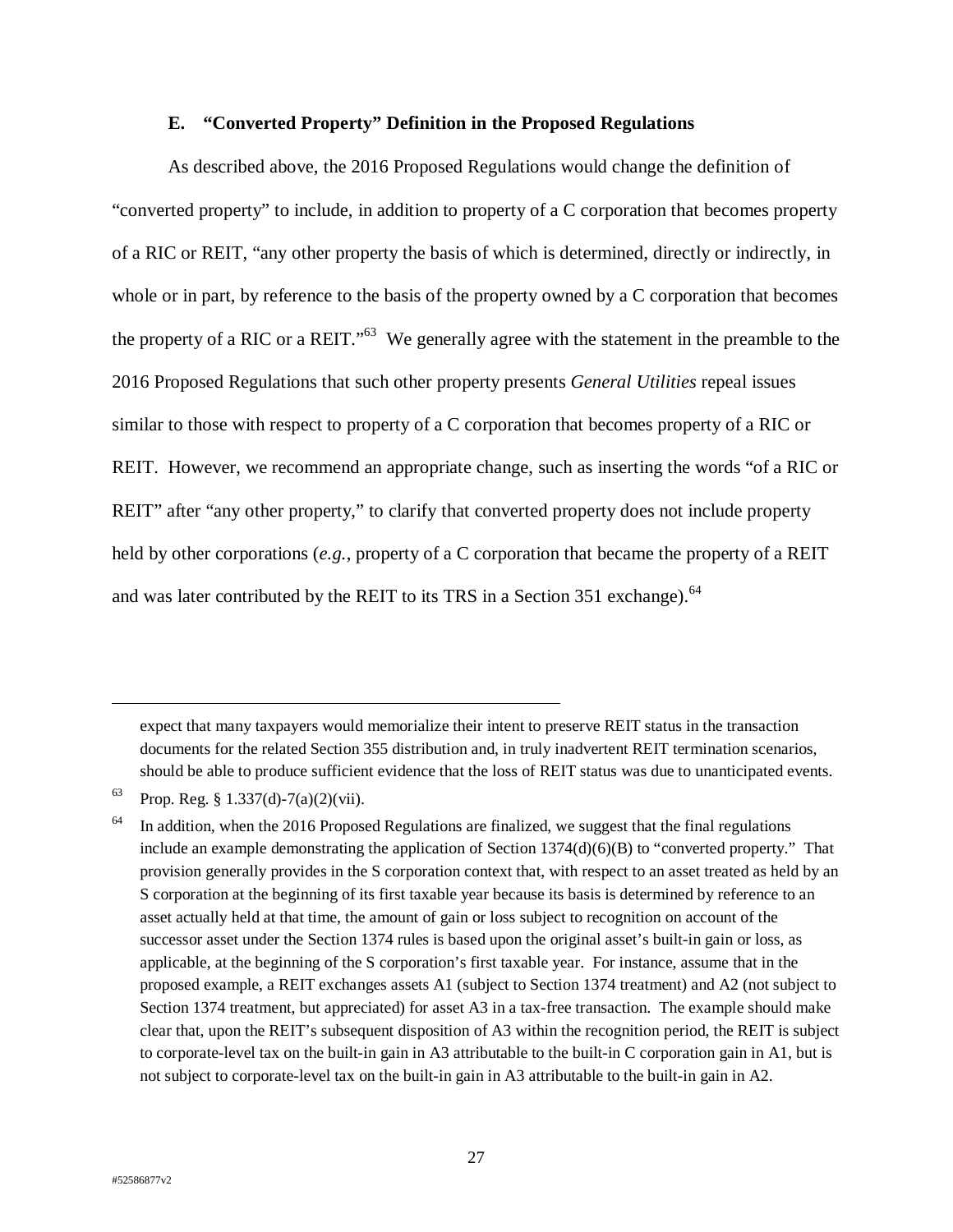#### **F. Overlap of PATH Act & 2016 Temporary Regulations**

In some cases where Section  $856(c)(8)$  bars a REIT election on account of an earlier Section 355 distribution, such a distribution and election, if respected, would also qualify as a Spin-Conversion Nexus subject to the 2016 Temporary Regulations. We assume that the statutory rule in Section  $856(c)(8)$  takes precedence in this overlap situation and prevents the distributing corporation or controlled corporation, as applicable, from making a valid REIT election. If, however, Treasury and the Service have concluded that they have the authority to promulgate regulations allowing a REIT election in this case, at the cost of the "toll charge" imposed by Temporary Regulation Section 1.337(d)-7T(c)(6), we recommend that the government clarify the 2016 Temporary Regulations to make this position explicit.

#### **G. RIC Spinoffs**

As previously mentioned, the 2016 Proposed Regulations request comments on whether the regulations should apply to RICs in the same manner that they apply to REITs. On the one hand, we recognize that RICs and REITs have a similar pass-through nature, that the government treated RICs and REITs similarly in Notice  $2015-59^{65}$  and Revenue Procedure 2015-43,<sup>66</sup> and that we previously concluded that the use of Section 355 to separate assets of a C corporation that are later acquired by a RIC "exacerbates concerns that Section 355 is not being used for its intended purpose as it suggests that the purpose of the transaction is corporate-level tax avoidance."<sup>67</sup>

 $\ddot{ }$ 

 $65$  2015-40 I.R.B. 459.

<sup>&</sup>lt;sup>66</sup> 2015-40 I.R.B. 467.

<sup>67</sup> *Notice 2015-59 Report*, at 32.